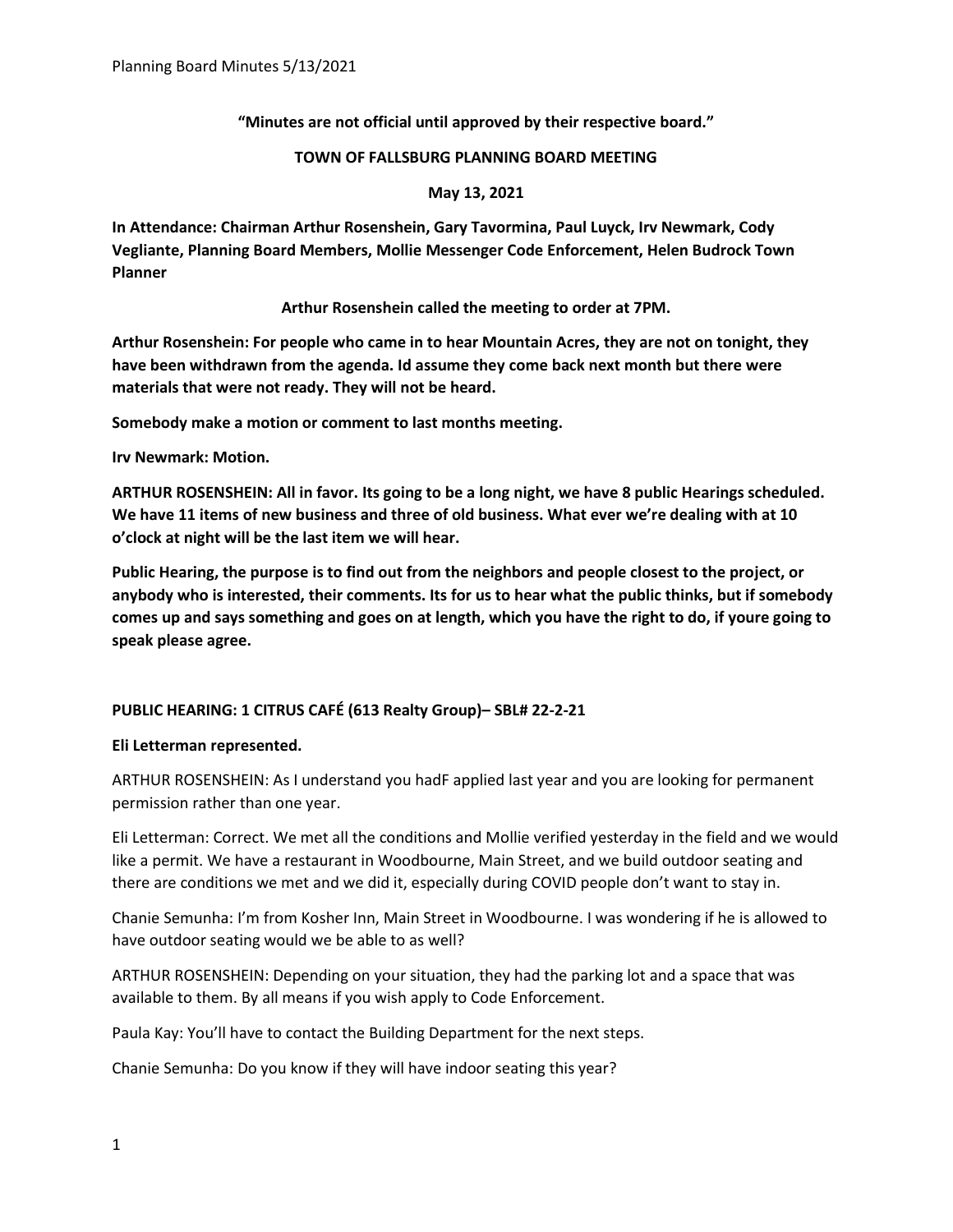Paula Kay: Sorry, ma'am. This board can only address the application in front of it, you'll have to contact the Building Department.

**Arthur Rosenshein: Are there any other comments? I call the public hearing closed.**

### **PUBLIC HEARING: 2 SAINT MICHAELS REALTY – SBL# 65-1-21.4/21.5/21.6**

**Application was not heard.** 

**Paula Kay: Theres two owners involved here. We do not have the proxy of one of the owners and in fact we have a letter that was submitted this afternoon by one of the property owners objecting to this application. There cant be a Public Hearing and the board cannot hear it under New Business.**

**Jay Ziegers hand is waving but theres no Public Hearing, we cant have any discussion on this.** 

### **PUBLIC HEARING: 3 ARTHUR & DEANNA ROSENSHEIN – SBL# 14-1-22/25.1**

### **Arthur Rosenshein recused himself.**

### **Jim DeWinter Represented.**

Irv Newmark: This is a lot line adjustment. They are adjusting the property so they are taking some of the property from their neighbor next door and adding it to their property.

Jim DeWinter: Mr. Rosenshein wishes to subdivide 0.9988 acres off of the property owned by Alan and Gale Rosenshein and consolidate it with his wife, Lina Rosenshein and consolidate both properties.

Helen Budrock: So it's a lot line adjustment.

Irv Newmark: Anybody from the public have comments on this? Public Hearing is closed.

## **PUBLIC HEARING: 4 HIGH VOLTAGE CATSKILLS – SBL# 46-4-23**

Sonia Joz represented.

Sonia Joz: We are applying for outdoor seating. We have a backyard and were trying to have tables and chairs and seating in the back behind out restaurant.

ARTHUR ROSENSHEIN: I have a letter here from Erna Hutchinson that was submitted to the planning board that should be put into the record.

Paula Kay: She is here, do you want to say anything or submit the letter?

Erna Hutchinson: I don't know if you want to read my letter but my letter makes it clear I am not against the restaurant but there are safety and health issues I'm concerned about and should be addressed before the approval is given. You can read the items for me.

ARTHUR ROSENSHEIN: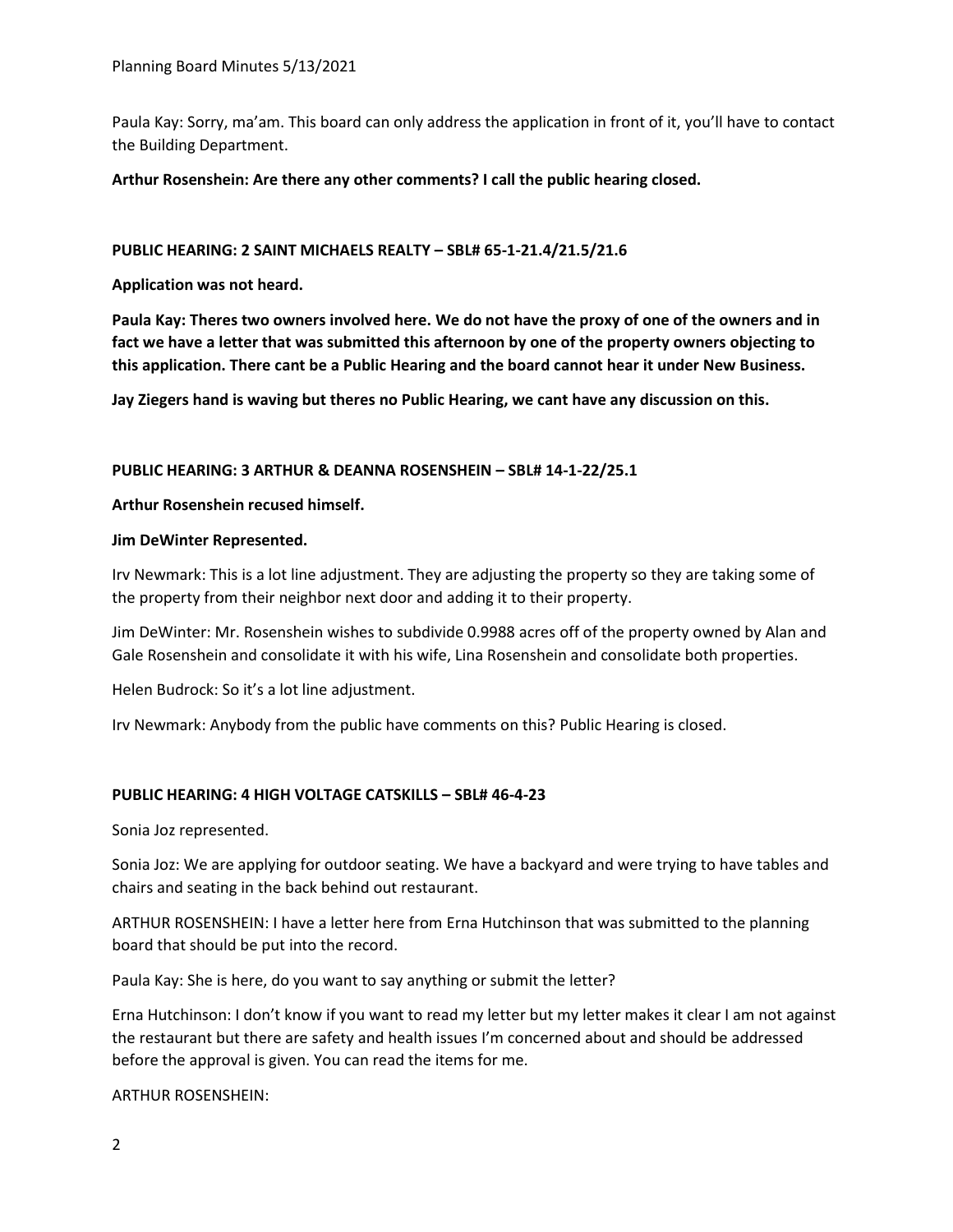Please direct this to the Fallsburg Planning Board, and who it may concern.

The High Voltage outdoor area is both Beautiful and Welcoming, I would like to see it continue…..

BUT, I have a few concerns that the Board must address before approval.

I AM REQUESTING A POSTPONEMENT ON APPROVAL DECISION until these issues and concerns are addressed.

- The seating plan High voltage submitted has several required details omitted including measurements to scale,

and indications of other structures, including the stage.

- The smoke created by the 3 fire pits make it impossible to open the windows in my home. -I have asked them about using smokeless fire pits ( No response as yet.)
- There are dangerous rotten trees that need to be removed. ( It's over a year ago, and not completed)

- Plan Approval application #8 and impact # 2 says no increase in traffic. There is an increase in traffic because the outdoor area vastly increases the capacity of people that can fit inside the cafe. A - Safety and security concerns, as people are back there even when the cafe is not open.

My Property boarders approx. 150 ft of the High Voltage outdoor Cafe and Bar. I have, at my expense put up a privacy fence, to stop wandering on my property.

Thank you Erna Hutchinson

Erna Hutchinson: I need to say one thing, you missed my first line which is the High Voltage is both beautiful and welcoming, but I would like to see these things addressed.

Sonia Joz: We definitely are going to remove the tree which is dangerous to ourselves and our neighboring property. We have addressed that with our landlord and if he does not take care of it we will. With people wandering while we are closed or not open, we have no issue building a gate so people cannot go there when we are not open. With the fire pits, we did the research and the smokeless fire pits are smaller, its basically a ring you insert and they are way smaller, about the size of a can. The fire pits are basically an experience to enjoy the Catskills experience to attract people. after a year of being enclosed inside we decided to create something. I know Erna isn't against our restaurant and we have been working side by side for almost three years and we want to keep our relationship good, but with smokeless fire pits theres not a solution. The smoke, like Erna said, we are 150 feet away from the building, back in the woods which gives a barrier to us. We can commit to not using fire starters or wet wood. We have wood storage for the wood under our table and indoors which we bring outside whenever we need more. Without using wet wood there shouldn't be much smoke.

Erna Hutchinson: The smoke is unbearable. I have a husband with asthma. I literally cant open my windows. Youre saying theres no solution, I don't know what to say or do and I cant accept that. Its problematic. These are houses that don't have air conditioning so youre taking air in and pulling it out at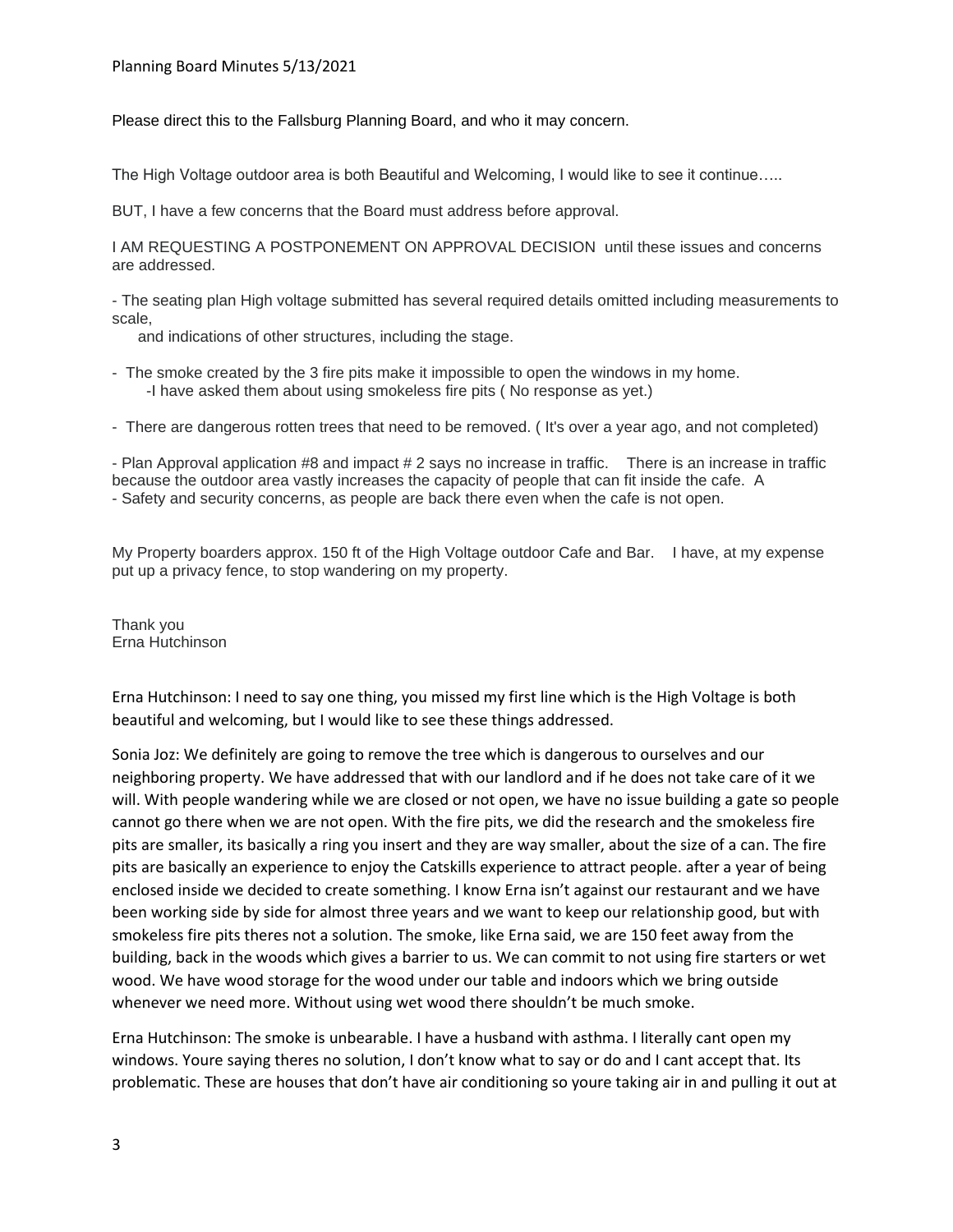night and literally if I need to open my windows I have to do it in the wee hours of the morning because I am pulling in smoke.

ARTHUR ROSENSHEIN: Is it every time they have fires or under certain conditions?

Erna Hutchinson: I don't know. Most of the time, most of the summer. I don't think its certain conditions, just in general. The wind blows, the smoke comes over.

ARTHUR ROSENSHEIN: When the wind is in your direction –

Bucky Loukes: Art. Everybody is allowed to have a bon fire in the lawn, but the moment that the smoke bothers your neighbor the DEC says that becomes a health issue. If youre really concerned, call the DEC and they can take care of the problem because youre not allowed to interfere with someone's health. They're allowed to have a little bon fire as long as its not disturbing someones health.

Erna Hutchinson: You have extra fires now? Used to be one and now it is three?

Sonia Joz: We build the two additional smaller ones for the fall season when we were not able to be open inside, because we were not open inside and we needed a business. That was the reason we put it in. we have no problem to take those out, that was more for keeping people warm when COVID hit and we didn't have indoor seating.

Erna Hutchinson: My problem was in the summer.

Sonia Joz: In the summer we only had the one.

Erna Hutchinson: One? Okay, then it was a problem.

Helen Budrock: Mr. Chairman please don't forget the intent of the Public Hearing.

ARTHUR ROSENSHEIN: Is there anyone else who has a comment? With that I will close the public hearing.

## **PUBLIC HEARING: 5 LA SALUMINA – SBL# 35-5-19**

#### **Eleanor Friedman represented.**

Eleanor Friedman: We were interested in putting a couple very small tables, sidewalk style, café style. Were not elaborating upon our service. We have an Italian deli where we make Sulumi and we make sandwiches on Fridays and Saturdays and we wanted to offer folks a place to sit and eat those on the sidewalk in front of our store instead of having to wander to find somewhere to sit. And there is still room beyond the three feet required.

Paula Kay: Youre located on Main Street, Hurleyville?

Eleanor Friedman: Yes, right across the street from Frankie and Johnies.

ARTHUR ROSENSHEIN: Anybody have comments? Then the public hearing is closed.

#### **PUBLIC HEARING: 6 SOO SEON JAE INC- SBL# 7-1-35.13**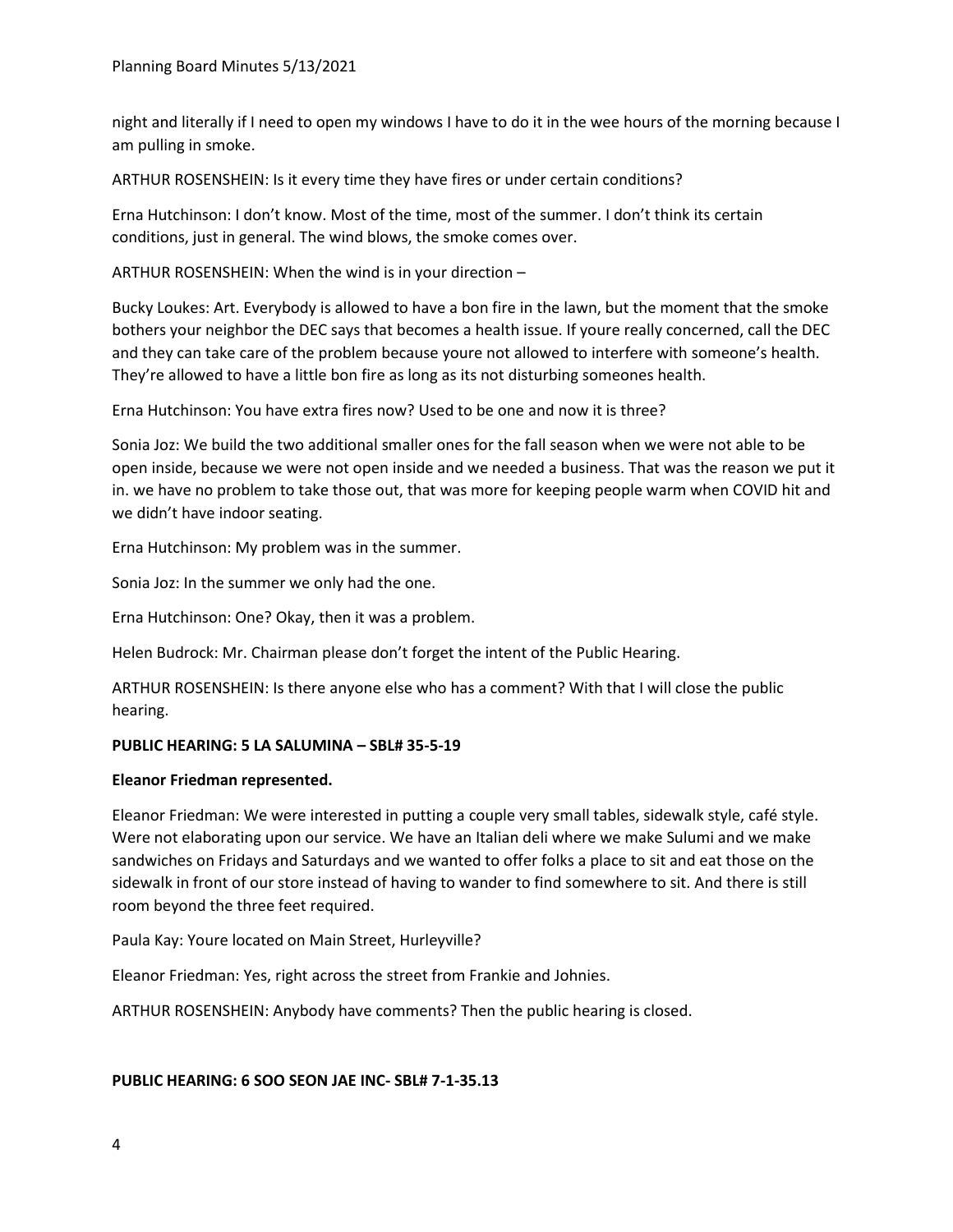## **Charlie Cough represented.**

Charlie Cough: I have been farming for more than 28 years and I want to build a green house on my property. The reason is because growing season is only 3.5 months usually. It goes from June to mid-September. Once we have a greenhouse we can extend the growing season to 8 to 9 months so you can produce more. That is why I want to build a green house to grow vegetables. I have been growing organic vegetables for a long time.

Paula Kay: Will you be selling the vegetables at that location?

Charlie Cough: Not at that location. We deliver to the city mostly in New Jersey. Sometimes we go to New York but we deliver twice a week.

Paula Kay: No sales at this location.

Charlie Cough: No.

Curtis Brock: I am Mr. Curtis Brock, I have my son Dante Brock and Mrs. Felicia Brock. Were at 216 Reynolds Road, Loch Sheldrake. Were on approximately 5 acres of property. Mr. Charlie has the 36 acres behind us. when he said build a greenhouse, he didn't mention he wants to build ten. The green houses are approximately 50x100. It was circumvented, last year in February Joshua Cohn who previously had the property; its stated in the minutes on page 8 that he wanted to start with one green house because of the traffic pattern and run-off. He couldn't get the ten so he said hed settle for one. To circumvent that he sold it to Mr. Charlie so he could do the bidding for Joshua. Mr. Cohn wants ten greenhouses. Heres a picture, theres three green houses on the road that you can see, theres two more in the back that are 50x100. It hasn't stopped. These green houses are illegal and should not have gone up until it was approved. This is a massive project with a negative impact on the neighborhood and infrastructure that we have to deal with. This right-of-way that comes through my property gives him access to come to his home. My leach field is underneath this right-of-way. Back in 1936 when this home was built, that leach field was only 12 inches, 15 inches into the ground. This picture is from this winter, these ruts are approximately 6-8 inches deep in the right-of-way. The trucks couldn't make it up here, so when it dried out the trucks would come onto the road and when it got wet the trucks were delivering from the street. Anderman Oil truck could not make it up the right of way either. They had to fill drums, then take the skid steer and deliver. Then the skid steer got stuck by my basketball court. This area does not have the infrastructure for these commercial vehicles. Right in front of this right-of-way theres an apartment with a 40 car parking lot. A massive accident there two years ago, a car got blind sided and both cars were totaled. That's without trucks coming out. he never mentioned the operation times, the employees, the pesticides, our ponds; three ponds. Chris Debata pond, Hans Debata pond, Curtis Brock family pond is there. The 36 acres is on a plateau elevated above our ponds. We don't know what run off goes into our ponds. None of this is being addressed. This is amicably against these green houses as we spoke about it last year, February 13 of 2020 when it couldn't get approved so Joshua sold it to this man here who he calls his uncle. Hes trying to circumvent it. This area is agricultural but on the secondary road it is not commercial agriculture. These concerns have to be addressed and the Town said they would look into this situation and nothing has been done with the traffic, this right of way, the ponds, buildings. This is a massive project. We could understand a personal farm. That's what Joshua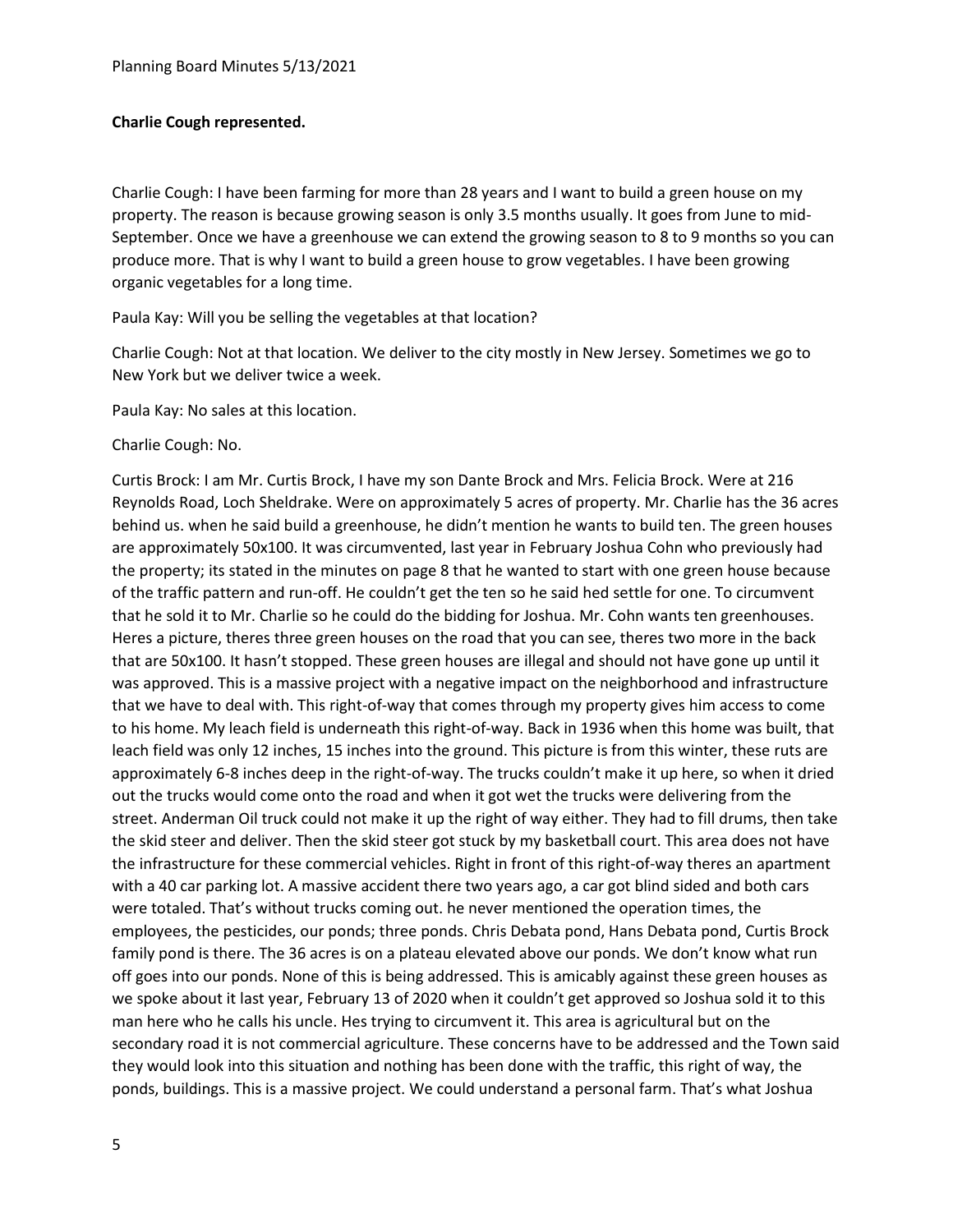came into contention with last year with one building. We know people want these certain things but a commercial entity on an infrastructure that cannot handle it with apartments across from this right of way. 40 car parking lots, 12 apartments, traffic coming from east and west. You cant see over the mode on one side. On the opposite side you cannot see, that's where the truck will be coming out of. We don't know the times, the traffic, who's responsible of the leach field being damaged, pesticides. None of this is being address. I understand what he wants. He said "please" and I said no; if you want to go on 52 on a primary road where you have site lines and can sustain the weight of these vehicles. That's different. We are amicably, my family and I and my neighbors Shirly and Jim, The Heulic Family, Clif and Eileen, the Bata family. Theres people around the corner, Bucky and Betty curry from Wade Road, we're against it. Were all against it. We've been against it. When we came in last year at least 30 residents came in. these elderly people cannot show up so I am doing the voice for them also. If you recall you know how many people were there last year against this.

ARTHUR ROSENSHEIN: As far as the planning board is concerned we didn't address it because it was withdrawn. Now it is back on the agenda. Christina Please.

Christina Kollet: I live down the road from Curtis. This is a very narrow road. We have children and people who walk the road. We don't have sidewalks or speed limit signs. I am extremely concerned about commercial vehicles coming down Reynolds Road on a regular basis especially during the Summer months because this road is not safe as it is and the addition of commercial vehicles on a farm will probably make it more unsafe.

Margaret Jackson: I just recently bought the house on 100 Reynolds Road and this would be in the back of my yard. I received the letter from the post office because it was addressed to my old address. I would like to see the plans first before this goes ahead. I would like to see where its getting built. I agree with everybody else about the traffic on the road, people drive 50,60 MPH on the road.

ARTHUR ROSENSHEIN: Anybody else? Public Hearing is closed.

# **PUBLIC HEARING: 7 BRR BROTHERS III – SBL# 62-1-20.1/20.3**

## **Jacob Billig represented.**

Jacob Billig: BRR Brothers is the company that owns the old egg farm on Glen Wild Road. There was a transaction done a couple years ago and during the title and survey work a boundary dispute came up with a neighboring lot owner. If you look in your package you will see a map that we created and it shows Hunters Haven who owns two lots. The lot, they own a lot outlined in yellow and in blue, but not the portion that has the blue lines through it, just the portion of the blue lot that is white in center. So we had discussions and covid slowed things down and they agreed to resolve this, to do a lot line change to their property outlined in blue to extend it by that portion of the land that has the blue lines through it, which is an equal amount of acreage that they own in the yellow lot. They will be in consideration for that, they will be buying from them the lot in yellow that will eliminate the boundary dispute and resolves. It's a lot line change for this board to approve.

ARTHUR ROSENSHEIN: You'll be coming back later for the greater details. Any comments?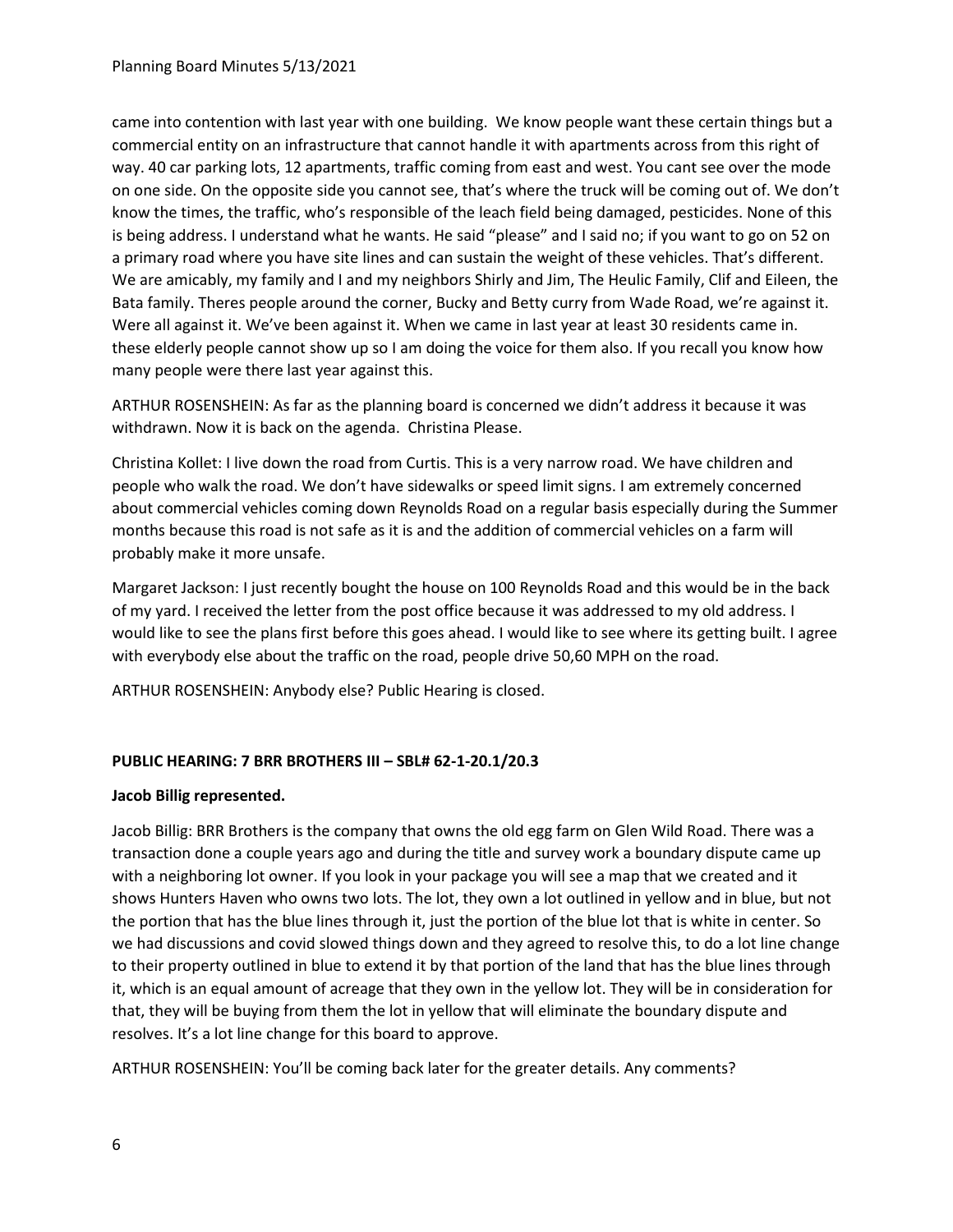John Kelly: John and Frank Labudda. I have a small copy of this map that is not color coated. I would like further discussion of the use of the Winter Haven Club with the new acreage. I understand the extension of the property but I think we need further discussion. The public hearing should be adjourned so people can look at this map. Theres a lot of buildings and residents in the area and I think it would be a concern for them.

Jacob Billig: John are you representing the neighboring land owners? One neighbor had no opposition. In terms of what will the property be used for, they are not getting additional acreage. The acreage that Hunters Haven has after this lot line change is the exact same amount, all were doing is taking two lots that they own and combining it by making a lot line adjustment. Whatever the zoning is the zoning is, whatever they want to do on their property they can do now. They have two lots so to resolve the boundary dispute they are in essence giving the property that there is question on and in turn giving an equal amount of acreage to the lot they have now so they don't have a land locked lot. The lot in question is land locked and not really accessible. Theres a benefit on Hunters there also. I don't understand your point about adjourning things, the zoning is what it is, this is not an application to do development. This is a lot line adjustment, not development.

John Kelly: I understand that but the point I'm making is its at a different location. Youre talking about changing acreage and I understand that but theres quite a bit of acreage in between the two lots and the use matters so that's my comment.

Jacob Billig: I don't want to do back and forth either but my point is if my client wants to do anything BRR needs to make a separate application to the board after this lot line change is done if they are doing anything. They have no plans to do anything, I can make that representation on the record. I don't know what Hunters Haven is doing, theyre a hunting club. they'll probably do what theyre doing which is using the land during hunting season –

ARTHUR ROSENSHEIN: Okay Jacob, we get it. The only thing in front of us is lot line change.

Bret Budde: According to open meeting laws if theres no documentation available to the public this should not be passed.

ARTHUR ROSENSHEIN: Thank you. Vince.

Vince Pietrzak: Is the 20 acres being combined with the other 17 acres, tax lot 3.1.

Jacob Billig: Yes.

ARTHUR ROSENSHEIN: We may not be able to finish this tonight. We may have to leave the public hearing open rather than close it for further input. Hopefully well have something so you can see it.

Jacob Billig: What additional documentation?

ARTHUR ROSENSHEIN: The public cant see the map.

Paula Kay: If we were in a meeting room we would be able to show the map. We have public asking to see the map. It was available at the building department for people who wanted to see it, I want to be clear the application was available. but for the meeting there is no way to show the public a copy of the map.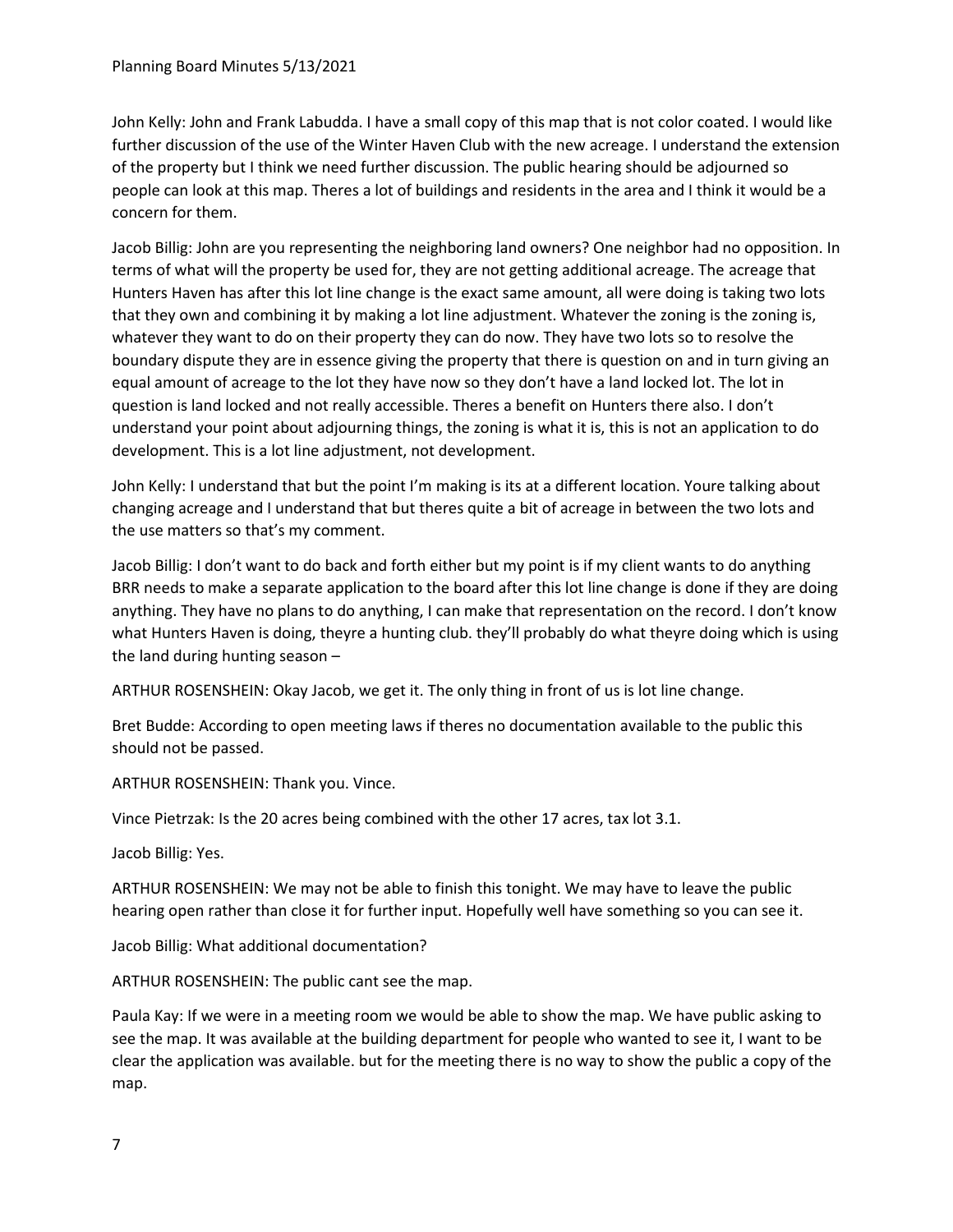Jacob Billig: Whatever the boards pleasure is.

ARTHUR ROSENSHEIN: We'll go though our part tonight because the board has the map, then leave it open and it may be the only item at the next meeting.

Paula Kay: I want to say it is not open meetings law violation because the map was available ahead of time, but I think best practice and this board likes to be transparent, I think it would be helpful to leave it open.

Jacob Billig: Thanks okay. If I email you the map, I have a PDF, can we do that? Its one of the last pages. I understand the transparency issue. I hope it clarifies the points.

ARTHUR ROSENSHEIN: We remain open on the public hearing.

### **PUBLIC HEARING: 8 SULMEDTRAN AND CHRISTINA BRUNO – SBL# 17-1-21.2**

### **Christina Bruno represented.**

Christina Bruno: I am the owner of Sulmedtran Inc. I am a non emergency medical transportation company located in Liberty and I am in contract to by the J Mears Electrical building in Loch Sheldrake. I will transfer my business to that location.

ARTHUR ROSENSHEIN: Any changes to the building on the exterior?

Christina Bruno: No, I have submitted to the board my plan for vehicles because I have a 12 vehicle taxi fleet. There is plenty of parking in the back, a fenced in area to accommodate.

ARTHUR ROSENSHEIN: Is there anybody who wants to comment. This public hearing is closed.

NEW BUSINESS:

**NEW BUSINESS: 1 CITRUS CAFÉ (613 REALTY GROUP) – SBL# 22-2-21 – Requests permanent approval for outdoor seating at an existing restaurant. A one year approval was given last year. Zone: B. Location: 436 SR 52, Woodbourne. Cross Roads: Hasbrouck Dr.**

**Eli** Letterman Represented.

ARTHUR ROSENSHEIN: My question is for Mollie. Im not aware of issues over the past year, I drive by it seems to be working well. Do you have other knowledge?

Mollie Messenger: I Met Eli and the neighbor last week. The property behind the Citrus Café asked they be more attentive to the dumpster and Eli said he will be cleaning it all the time and it should be empty. They have an issue in the off season with passer-byers filling the dumpster, which we do have that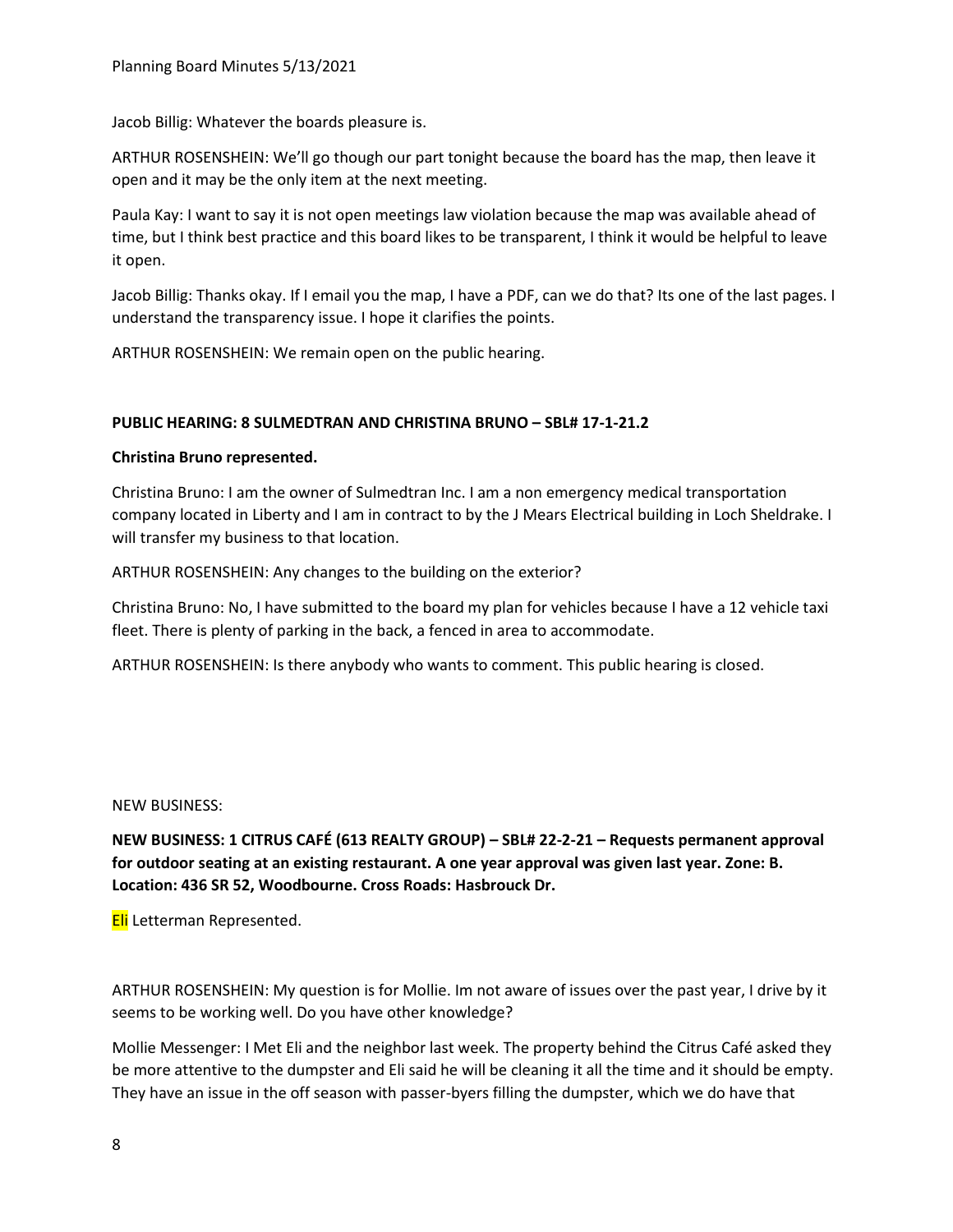problem in Woodbourne. I asked him to make sure there was a chain going across the bollards, not just the trees, and he said the chain and trees that secure the area.

ARTHUR ROSENSHEIN: Can I have a motion to make the approval permanent.

Bucky Loukes: Motion.

Paul Lucyk: Second.

**NEW BUSINESS: 2 ARTHUR & DEANNA ROSENSHEIN – SBL# 14-1-22/25.1 – Requests a lot line adjustment and lot consolidation. Zone: AG. Acres: 72.23. Location: 6438 SR 42, Woodbourne. Cross Roads: Hasbrouck Rd.**

**DeWinter Represented. Arthur Rosenshein recused himself.** 

Irv Newmark: There were no comments. Its going to improve Mr. Rosensheins property. His cousin is giving some of the property before he sells the rest of what he owns. Somebody want to make a motion?

Bucky Loukes: Motion.

Paul Lucyk: Second.

**NEW BUSINESS: 3 SAINT MICHAELS REALTY – SBL# 65-1-21.4/21.5/21.6 – Requests a lot line improvement and lot line adjustment. Zone: REC. Acres:**

**39.93. Location: Renner Rd., Fallsburg. Cross Roads: Pine Lake Rd.**

Application not heard.

**NEW BUSINESS: 4 MAKOVIC TOWNHOUSE – SBL# 35-6-1.5 – Conceptual site plan review for a 6 unit townhouse building. Zone: MX. Acres: 0.527.**

**Location: Waldorf Ave., Hurleyville. Cross Roads: Main Street.**

**Glenn Smith and John Makovic represented.**

ARTHUR ROSENSHEIN: This is the first time the planning board has heard this.

Glenn Smith: This is a vacant parcel on Main Street Hurleyville that John owns on the corner of Woldorf. It is in the MX zoning district which permits town houses. The lot is approximately 200 feet long by 100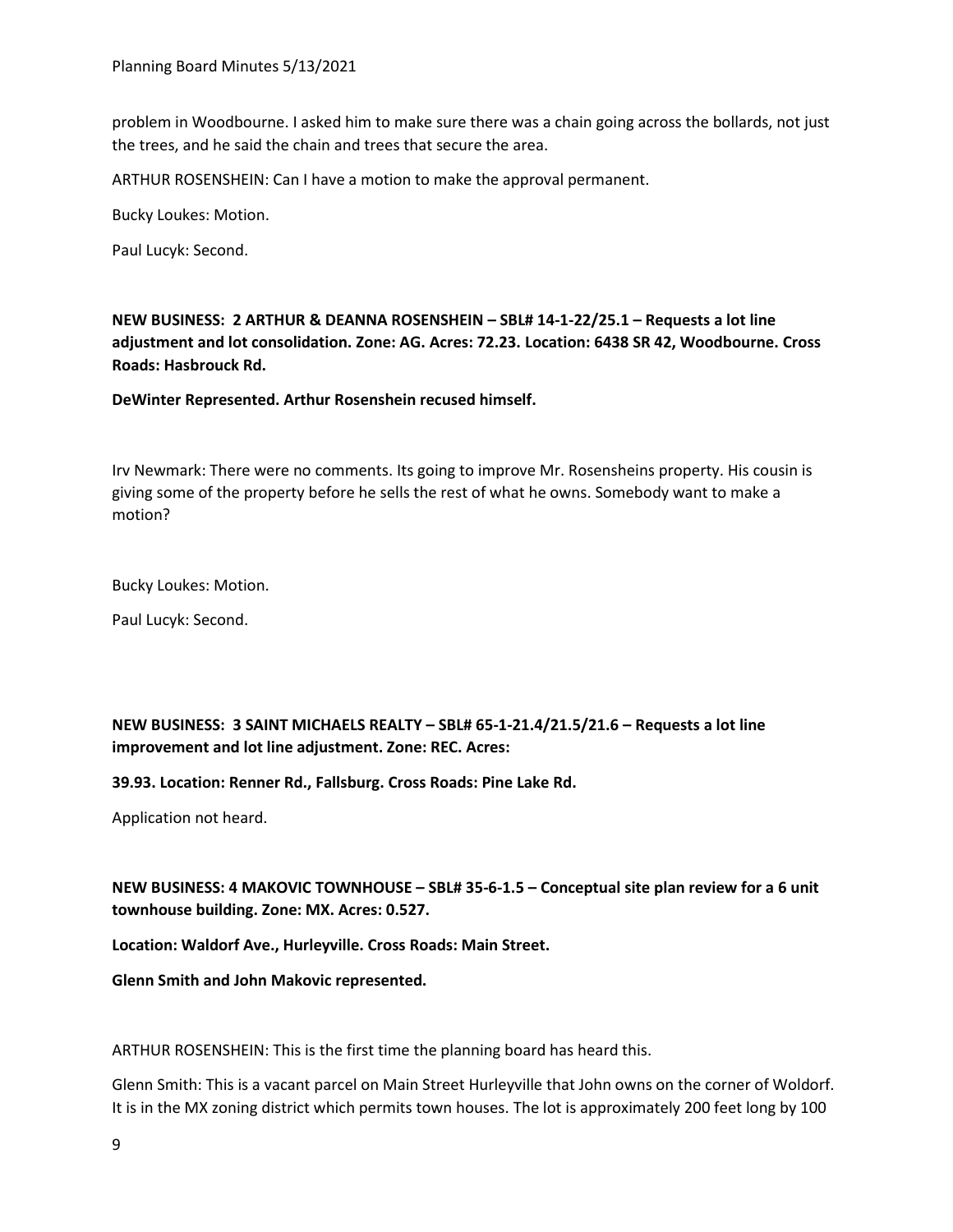feet deep. The proposal is six 2-story two bedroom town houses end to end. Each one is roughly 24x24 feet. There is town water and sewer that will be connected to. Its showing a driveway in front of each unit. They would be rentals initially. If they were subdivided the townhouse regs require a parting wall between the units, but right now it would be owned by John for rentals. It meets setbacks. It meets the area, they are required 2500 square feet per unit, this is probably closer to 3500 square feet per unit. This is preliminary review before finalizing landscaping, utilities whatever else.

Irv Newmark: For parking how many spaces per unit and is there visitor parking?

Glenn Smith: The parking on the bottom requires two spaces per unit, 12 spaces. Plus half a space per unit so that's another three. 15 total which includes visitors.

ARTHUR ROSENSHEIN: Ken and Helen, want to come on board?

Helen Budrock: Sure, I would like to take a closer look because we've had an issue before. If my memory is correct town code says that town houses need to be fee simple. You cant have a rental. It needs to be addressed in the code so I need to take a closer look.

Glenn Smith: Would it be considered a development as opposed to town house structure?

Helen Budrock: Again, I would have to look into the code. We had a similar issue with a similar development where they wayted to build town houses and rent them, but the code states that if it is a townhouse it needs to be fee simple on individual lots. If it is rental then it would be considered multifamily housing and I need to look at code and see what is allowed and the bulk standards.

Glenn Smith: I was also trying to avoid common areas and stay away from HOA's.

Paula Kay: I agree. I remember that other issue.

Paul Lucyk: Fire flow and access for fire trucks. Maybe we should get a hold of Hurleyville for input? What would happen if in ten years from now they want to split these units up and everybody has their own unit?

Glenn Smith: I think that's what Helens comments referred to, about the fee simple issue.

Helen Budrock: Yeah, town houses have to be on individual lots and have to be sold. If it is a townhouse development that is the configuration that is defined. If it is going to be a rental then we need ot see how it fits in zoning wise.

Glenn Smith: Yeah, I will deal with Helen and Mollie and have a work session if needed.

**NEW BUSINESS: 5 HIGH VOLTAGE CATSKILLS – SBL# 46-4-23 - Requests site plan approval for outdoor seating at an existing restaurant. Zone: MX.**

**Location: 47 Main St., Mountaindale. Cross Roads: Post Hill Rd.**

**Sonya Joz Represented.**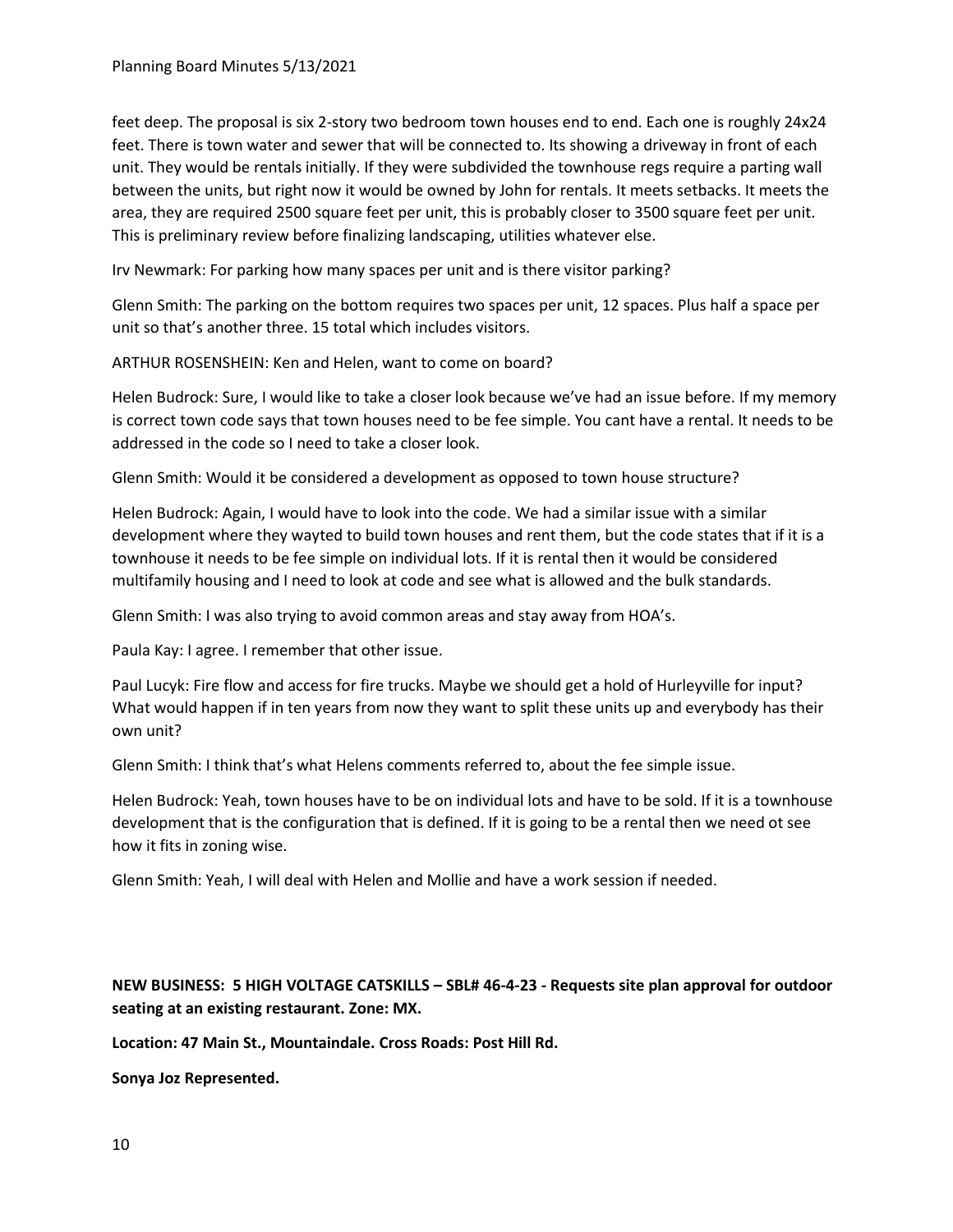ARTHUR ROSENSHEIN: The neighbor showed real concern on fire pits and smoke. There was a mention of DEC but we don't want to go that route if we can avoid it. Is there any way to douse the fire pit if we find the smoke is staying slow instead of rising?

Sonia Joz: I did the research. In order to get the fire pit it is \$800 for an insert. For \$300 is a small can type of thing. Is there a possibility that we offer Erna AC Units and pay a portion for the electric bill for the summer so we can still use the fire pit? Now were open three days a week, Friday 5PM-11PM, Saturday 11AM-11PM and Sunday 11AM-3PM. Its three days a week. Were never open dring the day during the week. Is the AC an option to not lose the fire pits?

Irv Newmark: I spoke to someone that was there that said there was an awful lot of smoke, maybe the wood wasn't dry. I believe theres a propane fire pit you can get but theres no smell. I'm wondering why theres three instead of one.

Sonia Joz: We don't need three in the summer, we need one. The fire pits were there in the winter and fall when we were trying to keep open during COVID with no indoor seating. For propane, how do you get gas?

Irv Newmark: You get a propane tank and run a hose to it, its like a gas grill.

Gary Tavormina: This is an established business. The proprietor is here for outside seating. The issue is the seating.

Bucky Loukes: The issue is the smoke is going to the neighbor.

Helen Budrock: Arent the fire pits associated with the outdoor seating?

Paula Kay: Yes.

Helen Budrock: There are restaurants that in the age of COVID that have outdoor seating and as Irv said, there are tables that have gas fire pits so you get the heat and effect without burning wood. I understand the ambiance factor.

Sonia Joz: The price for everything is going up. That's burning for a lot of hours so I don't know that we can afford that, plus the units. Were a struggling business after COVID.

ARTHUR ROSENSHEIN: We're sympathetic of that but it is a health issue. As long as it is a health issue we cant permit it. I don think so, but what does the rest of the board think?

Sonia Joz: Its 300 feet from the fire pit. If the wind blows towards Ernas can we discuss getting an AC unit for the neighbor?

ARTHUR ROSENSHEIN: That would be something you have to work out with her.

Mollie Messenger: I don't think the seating, like Gary was saying, is an issue. The outstanding thing is the fire pits. If the board doesn't have issues then the fire pits can be agreeable with Erna or they cant have them.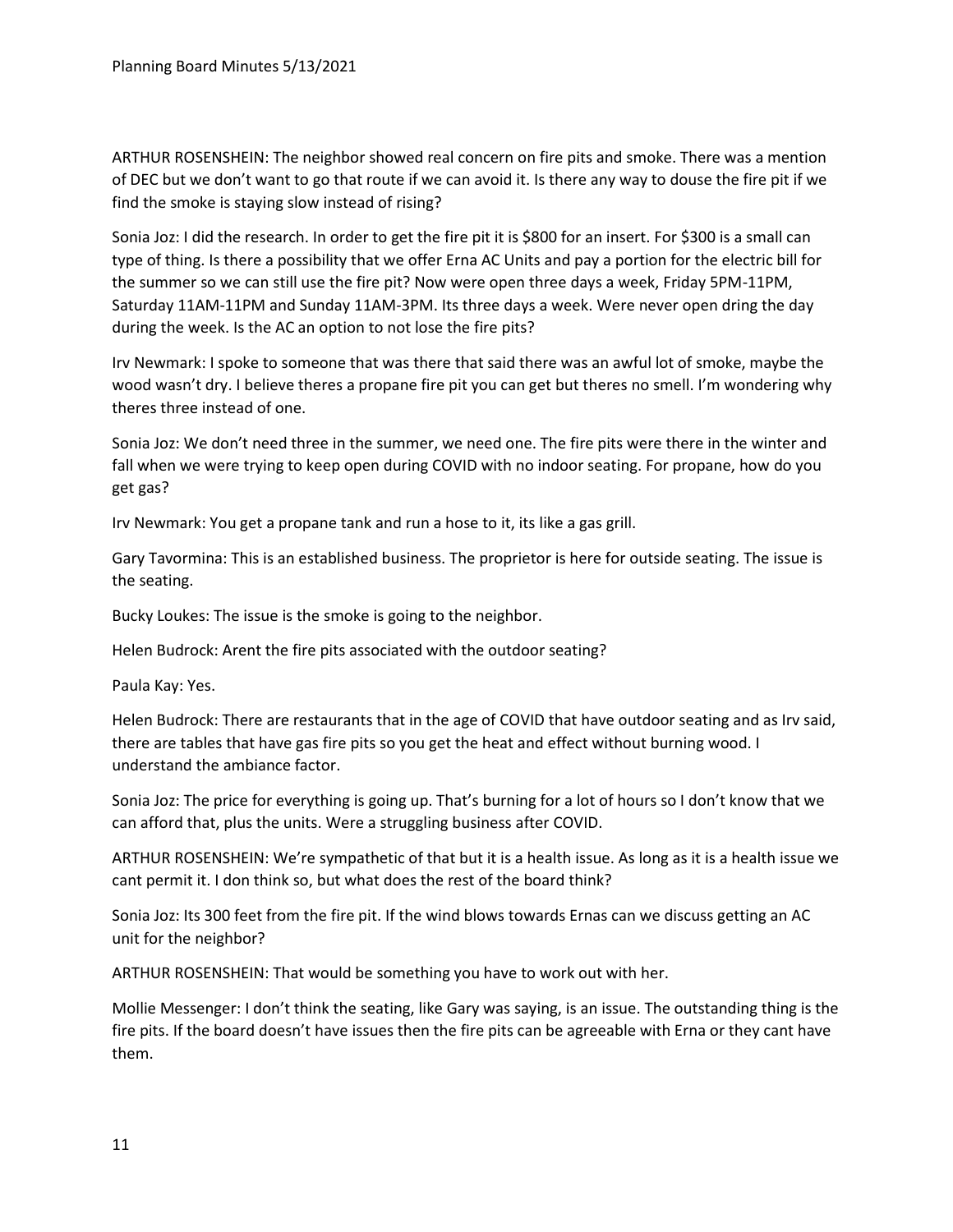Paula Kay: Right, if the board could vote on a conditional approval for the outdoor seating subject to an agreement between the two parties and the fire pits.

ARTHUR ROSENSHEIN: It would not be subject to; the outdoor seating is allowed by itself and the fire pit is a second issue and we wouldn't allow that unless an agreement is made. Or you can get equipment to do the gas one.

Paula Kay: Perhaps we could leave it to open item subject to the building departments determination that either an agreement between the applicant and neighbor, or the applicant provides something acceptable to code enforcement.

Paul Lucyk: In reference to let them open, that's fine. Is there a way of doing trial basis with the fires and if there is a problem then going to a different option?

Paula Kay: I think the understanding is there already is a problem. But I agree with Gary, they are here for outdoor seating.

Sonia Joz: Is there code in the town?

Paula Kay: The state preamps us on this. As stated during the public hearing we don't want to get to the point where DEC comes out, we want to address this before.

Helen Budrock: Perhaps we make the outdoor seating a one year to see if it is resolved.

ARTHUR ROSENSHEIN: The outdoor seating is not a problem, nobody has a problem with that. The business about the fire pit is separate, I agree with the motion but the second issue would be having code enforcement look into it. If they can come up with an agreement that also would be allowed for one year. Outdoor seating will be one year to see if it works and come back. Erna I hope you can work it out. I would entertain a motion for allowing outdoor seating with the provision that in one year they check in again to see that it has been successful. The motion would also include that if an agreement could be made on the fire pit or an alternative to it. That will also come back in a year, but the fire pit is a separate issue from outdoor seating.

Gary Tavormina: Why are you penalizing the owner with outdoor seating for one year? Give her permission for outside seating.

Bucky Loukes: We did, for a year, just like the other ones.

Gary Tavormina: And if theres a problem with the fire places they can take care of it within a year, instead of penalizing the owner.

ARTHUR ROSENSHEIN: We cant subject someone to this condition for a year to come back. we have to make some progress to make it not an issue. I agree with Bucky on the year, it was a successful thing and took the owner no time to get a permanent one so it is not asking a lot to review it. There was talk about people wandering so my motion will still stand. Approval for one year with a review for the end of the year with outdoor seating with the separate issue of the fire pit to be settled, before they can use the fire pit an agreement has to be made between parties.

Irv Newmark: Motion.

Bucky Loukes: Second.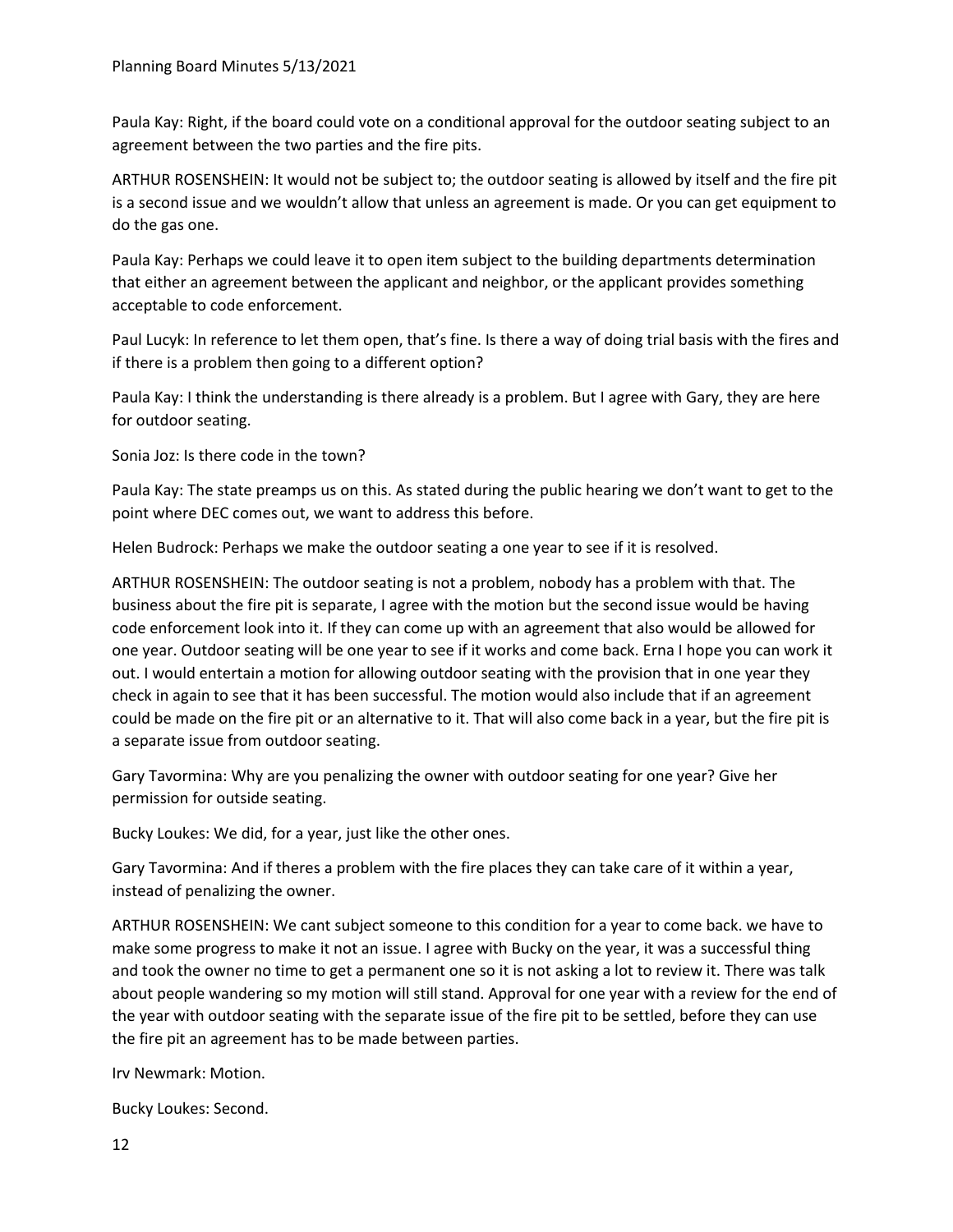ARTHUR ROSENSHEIN: You have one year approval for the outdoor café then further on you'll have to have discussions about the fire pit.

# **NEW BUSINESS: 6 LA SALUMINA – SBL# 35-5-19 – Requests site plan approval for outdoor seating at an existing deli. Zone: MX. Location: 210 Main St.,**

**Hurleyville. Cross Roads: Mongaup Rd.**

### **Eleanor Friedman Represented.**

Bucky Loukes: Chairs are going on the sidewalk? How big is the walkway?

Eleanor Friedman: I had an architectural drawing that was submitted, you have a minimum five feet for walking if someone pulled the chair back in the most extreme way. We did it in every possible configuration but you have ample, twice as much, as what is legally required.

Mollie Messenger: They don't impede the sidewalk. They have concrete in front of the building so it is not an issue at all.

ARTHUR ROSENSHEIN: Motion to permit a one year permit with review at the end of the year.

Eleanor Friedman: Do you send a memo to remind us or do I put it in my calendar? And is it in effect immediately or do we wait for documentation?

Paula Kay: Record it in a calendar. You will have planning board approval and then youll need to go to the building department for whatever permits you might need.

Bucky Loukes: Motion.

Cody Vegliante: Second.

ARTHUR ROSENSHEIN: All in favor.

**NEW BUSINESS: 7 SOO SEON JAE INC – SBL# 7-1-35.13 – Requests site plan approval for ten 96 x 26 greenhouses to grow vegetables for sale. Zone: REC/AG overlay. Acres: 36.6. Location: 224 Reynolds Rd., Loch Sheldrake. Cross Roads: Divine Corners Rd.**

## **Charlie Cough represented.**

ARTHUR ROSENSHEIN: Helen you are now retained. We need to explore the issue of that road if it is not passable.

Charlie Cough: My neighbor showed a picture of a truck. That truck was used when we moved in, we had to use a truck. The road, they put red shay rock about 12 feet wide. I moved in last November, before I was familiar with my driveway we had heavy snow and I couldn't figure out where the driveway was. On both sides of the driveway is mud. When the snow melted we fixed the road. Now it is a brand new road with no problem. The snow was so heavy the field truck couldn't find out the driveway. That's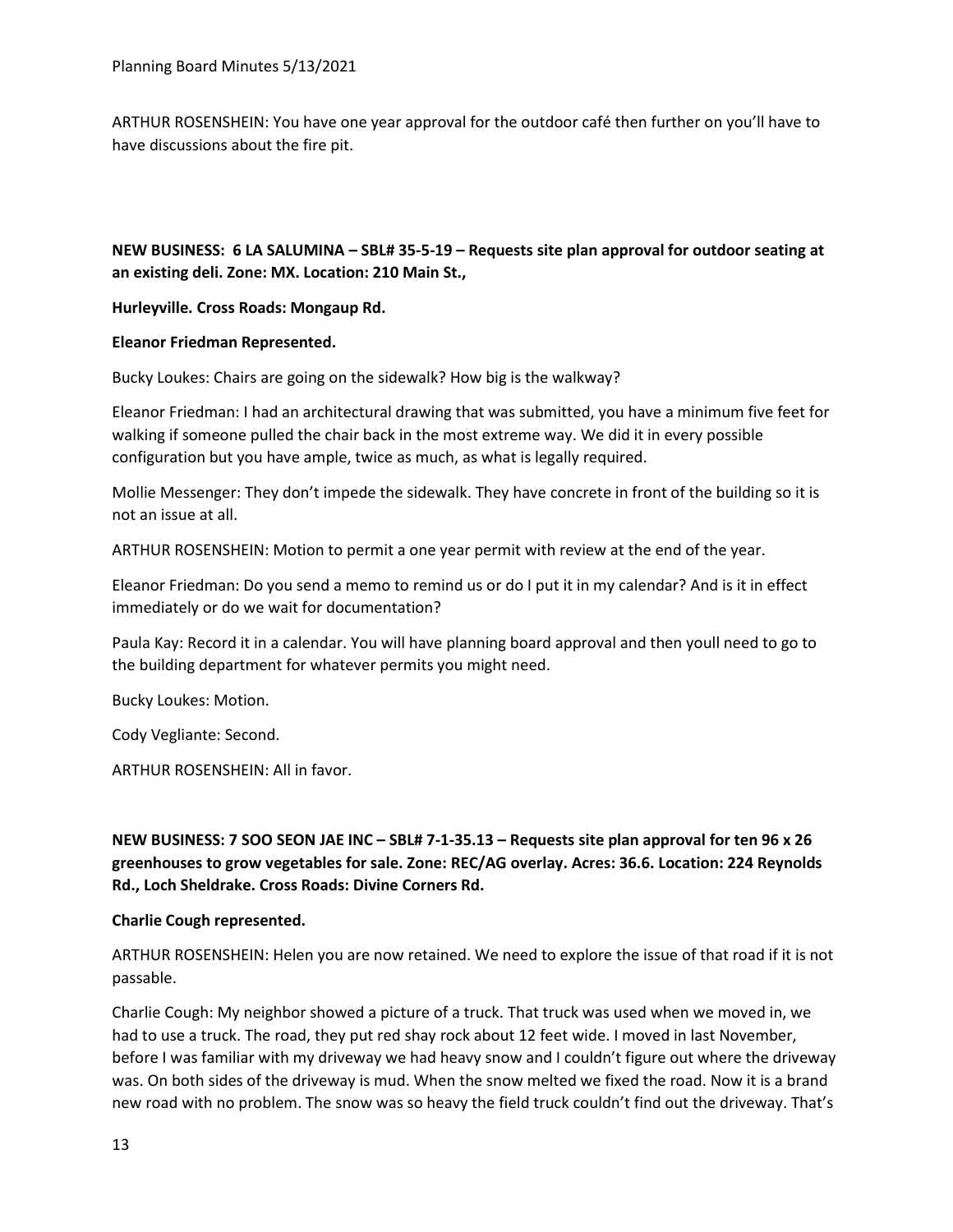what happened. We don't need a truck to deliver our product. I wish we grew that much. We grew fruits and vegetables mostly. I have a van. That van is more than enough to harvest our vegetables. Every Tuesday and Friday we deliver to the city to our customers. No truck will be on property. About three or four times we get supplies from the whole sale and that time I had a truck. Even the fuel truck can come no problem. I don't need a truck to deliver my property I only have a van.

ARTHUR ROSENSHEIN: I think we need someone from the town to examine that road to see if it is useable or see what has to be done. Mollie who do we have do that?

Mollie Messenger: If youre engaging Ken, then Ken.

Helen Budrock: Especially if the septic field is under the road.

Paula Kay: This is a right of way apparently, I'd like to look at title documents and the deed and a survey to make sure the right of way is where they are actually driving and make sure the applicant does have the right to go from point A to B.

Bucky Loukes: Paula, we gave permission for one green house and I see a bunch of them there, five or six.

Paula Kay: They withdrew their application actually.

Helen Budrock: And that was a different owner, am I correct.

Paula Kay: Yes.

Mollie Messenger: In the agricultural district a lot of the applicants work with Cornell Cooperative and the Cornell Cooperative tells them they are allowed to put up and do stuff in the district that is not nececcarily correct and they need to follow zoning laws. The last time they were here we talked about the applicant to put up one green house at a certain size. Then the gentleman talked to Cornell and they said he could put up what ever he wants to and he put up the other three and that's where we are today and hy he is back to the planning board if he wanted to put up 10 greenhouses and not sell them and have them for personal use by right he could. But since he is selling them and making a business he has to come trough the planning board. Nobody would put ten greenhouses, that's not for personal gain.

Helen Budrock: A greenhouse for personal use is permitted as an accessory use as long as it is not for sale. If it is for sale and it is agricultural production its considered class 1 agricultural operation which is a permitted use. What makes it complicated is that it is a landlocked parcel with the only access being the easement and inconveniencing the neighboring property owners. I agree with Paula, I think that is the main issue. You can put conditions on but I think you should look at that road condition and capacity, and certainly the leech field being under the road. Ideally if the applicant could acquire another parcel across the road to have dedicated access that would be ideal.

ARTHUR ROSENSHEIN: When Paula examines the right of way he might have the right to do it. The one thing is, I would like if youre going to have ten greenhouses a better site plan.

Irv Newmark: What was there and where it was.

ARTHUR ROSENSHEIN: What exactly and what other structures are going in. the board needs to know where everything will be. the problem that was explained earlier with traffic and access, if he is only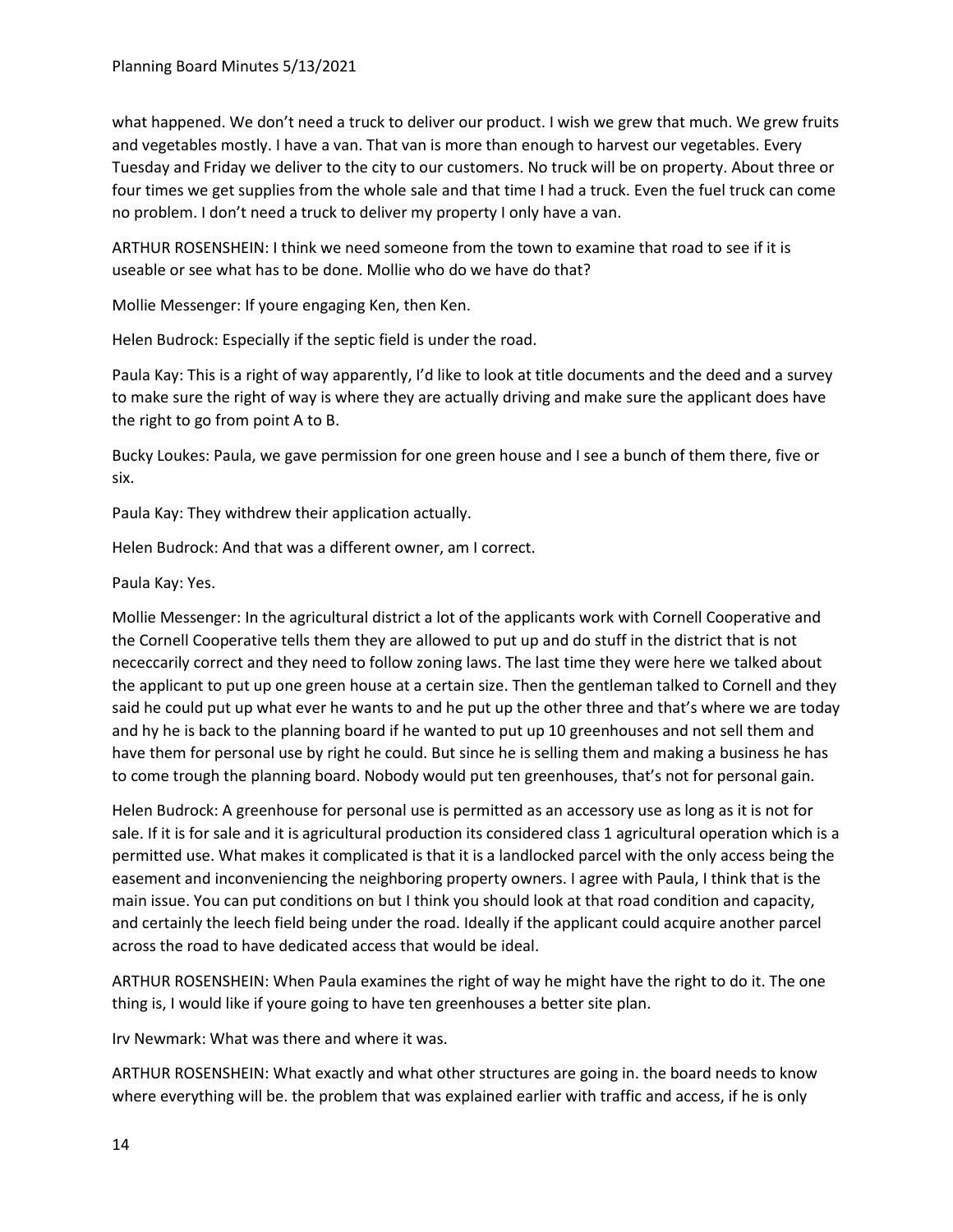running a van twice a week it doesn't sound like a major issue. When we make out permit we would constrain it to be a certain van size etc. so that heavy trucks wont be a problem. The applicant stated he has a van. I'm going to make an exception at the moment because Mr. Brock had spoken before and I would like to get more information.

Curtis Brock: Thank you for your time. Mr. Charlie is not speaking the true facts. This is not a new road, this is a dirt easement, right of way, through my property. When it rains heavy it gets saturated with mud as I showed you in the pictures.

ARTHUR ROSENSHEIN: We are sending an engineer in to examine it. If it is necessary that the road be fortified, gravel or whatever improvement it will be on the applicant to do it. We are not ignoring what youre saying, we are taking it seriously. He will look at it to see what can make it usable.

Curtis Brock: That being said there are 5 greenhouses up here. That is illegal. Its 30x100, 5 of them. He wants ten. What happens now? Those should greenhouses shouldn't have been – we need them taken down.

ARTHUR ROSENSHEIN: That's a code issue. We the planning board have not voted approval of that. We may in the end, when he submits a site plan, he may get permission but he does not have permission at the moment for the greenhouses.

Mollie Messenger: That's why theyre at the planning board. That's what youre reviewing and why theyre there.

Paula Kay: The other thing, on the right of way. Why I'm asking the applicant for copy of his deed and title policy, there will usually be language in there to determine who should maintain it. That will be helpful for the board, the applicant and the Brocks.

ARTHUR ROSENSHEIN: WE'll get that clarified.

Curtis Brock: Mr. Charlie never came to me and said 'I know from Joshua who sold me the property that the community was against it, there were about 25-30 people there last time against it, how can I work with the community to make something work'.

Paul Lucyk: Can we get an actual survey of the property to make sure when Helen looks that if theres another option putting a driveway on another piece that wouldn't get involved in the right of way. Apparently the right of way is on the Brock family?

Mollie Messenger: The site plan you have in your packet is the survey. I don t think theres another way to get a driveway up there.

Helen Budrock: Unless the applicant acquires another parcel of property because his property is landlocked.

ARTHUR ROSENSHEIN: We've got Ken and Helen involved.

Charlie Cough: The van I use to deliver my product. I drive the van. If the van is accessible to the driveway in the future then nothing will change. I'll use the same van to deliver my product. If anyone looks at my driveway, if the fuel truck can come in and move around the bend I don't think a van is a problem. I don't have trouble with the van.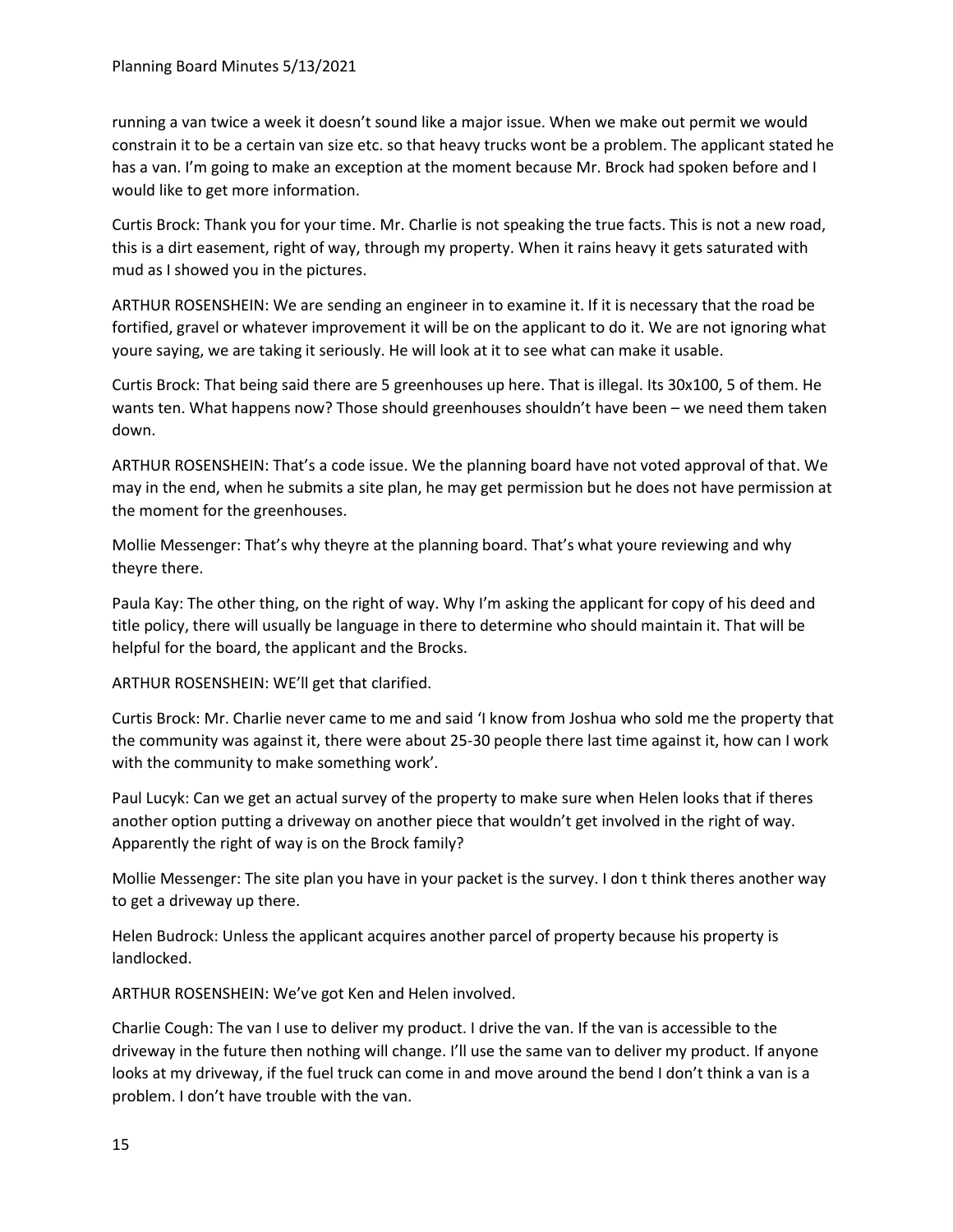ARTHUR ROSENSHEIN: We'll get an independent view of it. And you'll get back on our agenda next month so we have more detail on it.

Paula Kay: If you could get a copy of your deed and title policy to Mollie's office. It looks like there was an existing survey done from George Fultons office from 2019. It shows the right of way with no information.

ARTHUR ROSENSHEIN: We've gotten as far as we can with this. Thank you.

## **NEW BUSINESS: 8 CHAI CARE – SBL# 52-7-16.1 – Requests an amendment from the originally approved site plan from a 325 SF addition to a 401 SF addition.**

**Zone: MX. Location: 5208 Main St., So. Fallsburg.**

### **Joel Kohn represented.**

JK: Chai Care is an existing medical facility on 5208 Main Street. we got site plan approval in December 2020 to add an application that said 325 square foot addition, on the site plan it said 372 square feet addition. In fact there was modification and it is a total of 401 square feet. This is an application to a previously approved site plan.

Mollie Messenger: This was more of a clerical issue.

ARTHUR ROSENSHEIN: Comments? I'll accept a motion to change it to a 401 square foot addition from the prior approval.

Bucky Loukes: Motion.

Paul Lucyk: Second.

ARTHUR ROSENSHEIN: Ayes have it.

**NEW BUSINESS: 9 CAMP ORAYSA – SBL# 10-1-3/15.4 – Requests site plan review to construct a new infirmary/office building, replace an existing trailer and relocate some parking. Zone: REC. Acres: 138.22. Location: 228 Todd Rd., Woodbourne. Cross Roads:**

#### **Michael Rielly represented.**

Michael Rielly: Camp Oraysa is a sleep away camp on Todd Road outside of Woodbourne. Proposal is for a new infirmary building. It's the dark hatched blackish building below the kitchen and dining hall. The second item, theres a trailer up front that were looking to replace. The parking area was proposed to be reduced in size. We recently moved a trailer back. grey location is the location of the fire road, I know the fire department has some concern. For now the proposal is the infirmary building, trailer and move the parking.

ARTHUR ROSENSHEIN: What is the purpose of the trailer?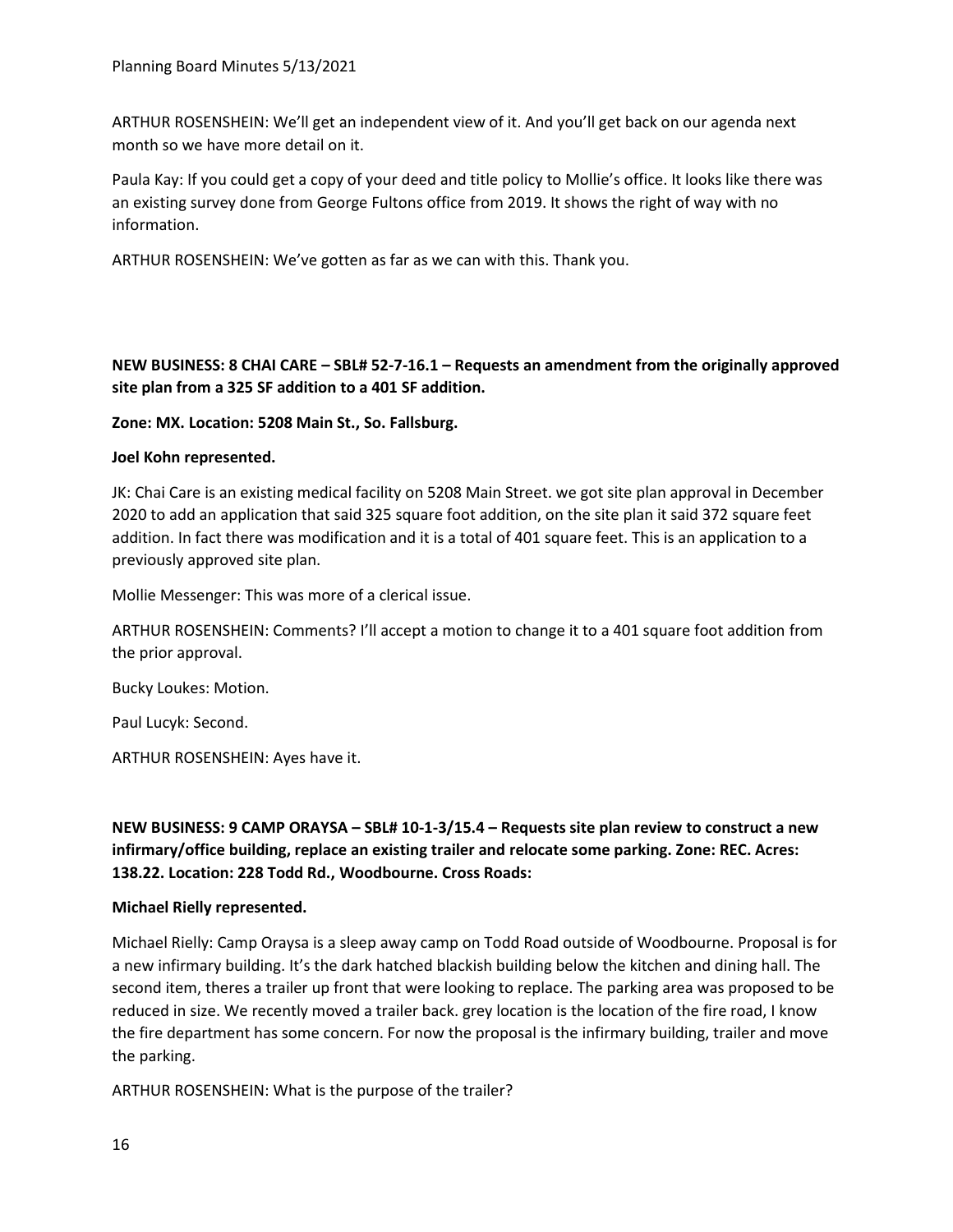Jeffrey Pearl: It is a classroom. Its going to be updated to a newer trailer and larger.

Mollie Messenger: They've been working through a few things. George met the fire department and the department made some requests about the road and width so I believe they know what to do so it can be complete. I spoke with Mike about the items that weren't approved last time because the septic was not done. Theyre reducing the parking for now which is fine but its not the parking lot that was approved prior. It makes it confusing. They cant build some of the buildings because they didn't get DEC approval. I'm not sure if itll be easier if everything is on the plan then you grey out the things you don't have approval for. I don't want it to be confusing and I want to know the different things we worked out over the past ten years is on the site plan.

Jeffrey Pearl: Additional bunks were asked to take off the site plan.

Mollie Messenger: No you always had them on with a note that you need DEC approval.

Michael Rielly: I could do that in a different color.

Helen Budrock: Yeah call it future build out.

KE: Is the infirmary hook to water and sewer?

Michael Rielly: There's water and sewer near by. I have a guy going out to locate exactly where it is but when I walked it I noticed we could connect both.

KE: Were not adding any more people. I know when Randy was working on it there was an extensive list of sewer flows meeting capacity of sewer systems.

Michael Rielly: No additional people. Just an office infirmary building.

Mollie Messenger: Where are we at with the sewer plant?

Michael Rielly: I haven't worked on it at all.

Jeffrey Pearl: They say the DEC is stuck there.

Michael Rielly: Joe Bergers working on it.

Mollie Messenger: Is it being worked on?

Michael Rielly: Jeff you should look into that.

Jeffrey Pearl: Of course.

Mollie Messenger: I think the initial ask is a replacement and correcting the fire access. Is that parking lot getting build also with the two additions?

Michael Rielly: Yes.

ARTHUR ROSENSHEIN: The trailer being moved, proposed infirmary and the parking lot approved.

Michael Rielly: Correct.

KE: For record purposes we should know these are tied in. is the trailer tied in as well? We need a good set of record documents.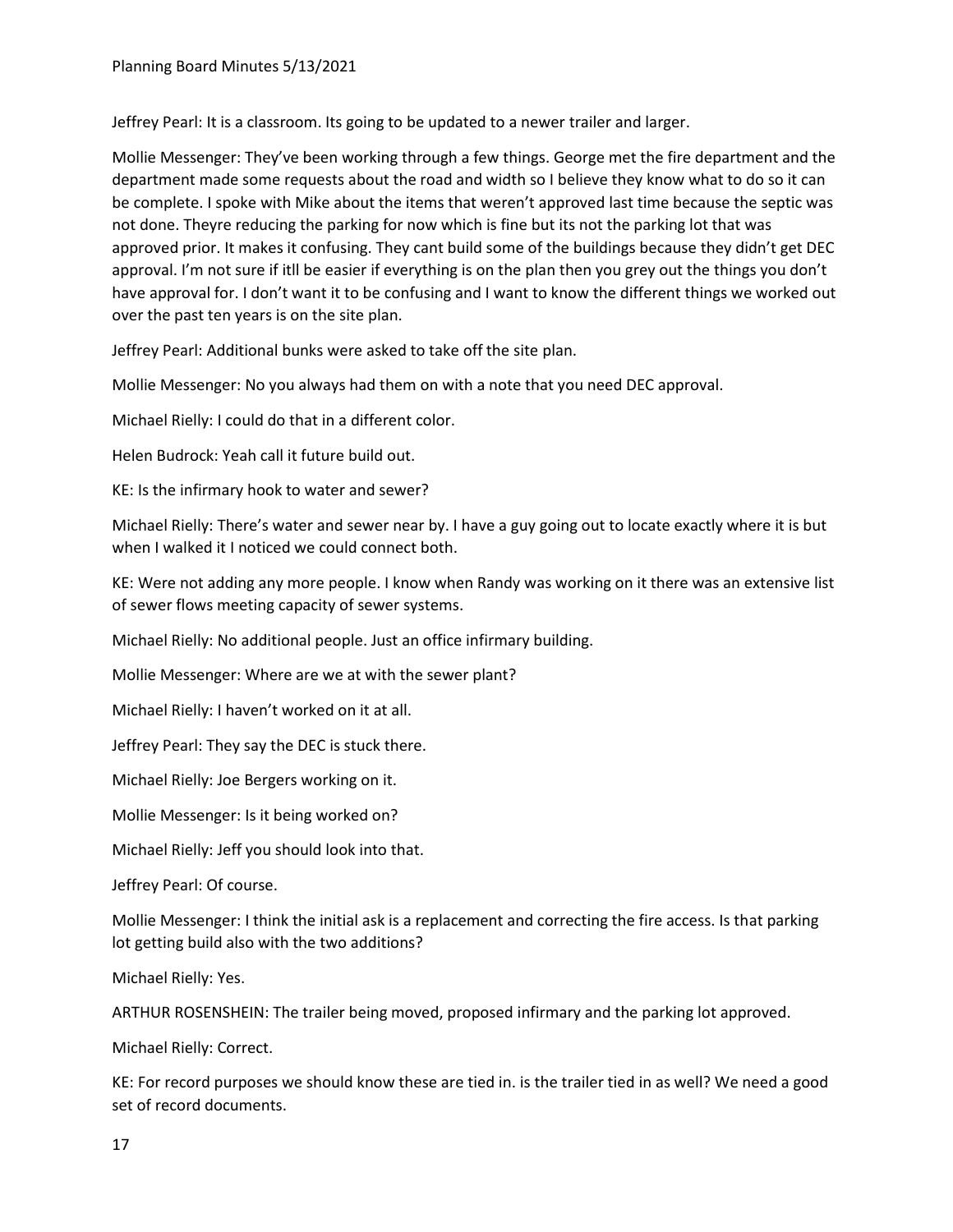Michael Rielly: Yeah, I'll put it on here then add what was previously approved in a lighter color.

KE: Any grading concerns for the parking lot?

Michael Rielly: No it is pretty flat there.

Mollie Messenger: Is the storm water and all of that up to par?

Michael Rielly: The one pond is in. because of the work ongoing with the road Jim Bates is still doing scope inspections.

ARTHUR ROSENSHEIN: Can we make the motion or do we need detail?

ARTHUR ROSENSHEIN: You can reference the changes on the map.

ARTHUR ROSENSHEIN: Referring to the map dated April 28, 2021 the planning board is making the motion to approve the movement of the trailer, the building of the infirmary and the finishing of the parking lot as per the map.

Helen Budrock: Do we need to do SWQR?

Paula Kay: Yes if you haven't already done so.

ARTHUR ROSENSHEIN: Motion to accept SEQR on an unlisted action. Motion to accept lead agency status unlisted action.

Cody Vegliante: Motion.

Irv Newmark: Second.

ARTHUR ROSENSHEIN: Negative deck. Motion?

Bucky Loukes: Motion.

Irv Newmark: Second.

ARTHUR ROSENSHEIN: The next per the map dated April 28, 2021 the planning board is making the motion to approve the movement of the trailer, the building of the infirmary and the finishing of the parking lot as per the map.

Irv Newmark: Motion.

Bucky Loukes: Second.

# **NEW BUSINESS: 10 BRR BROTHERS III – SBL# 62-1-20.1/20.3 – Requests a lot line change. Zone: AG overlay. Acres: 20. Location: 715 & 717 Glen Wild Rd. Cross Roads:**

#### **Jacob Billig represented.**

Jacob Billig: The yellow is what they own now. There was contrivercy on what they own compared to our boundary. The blue box with the white center is also what they own. We thought a good solution for this would be for them to sell us the yellow in turn we sell them the blue stripe which connects to their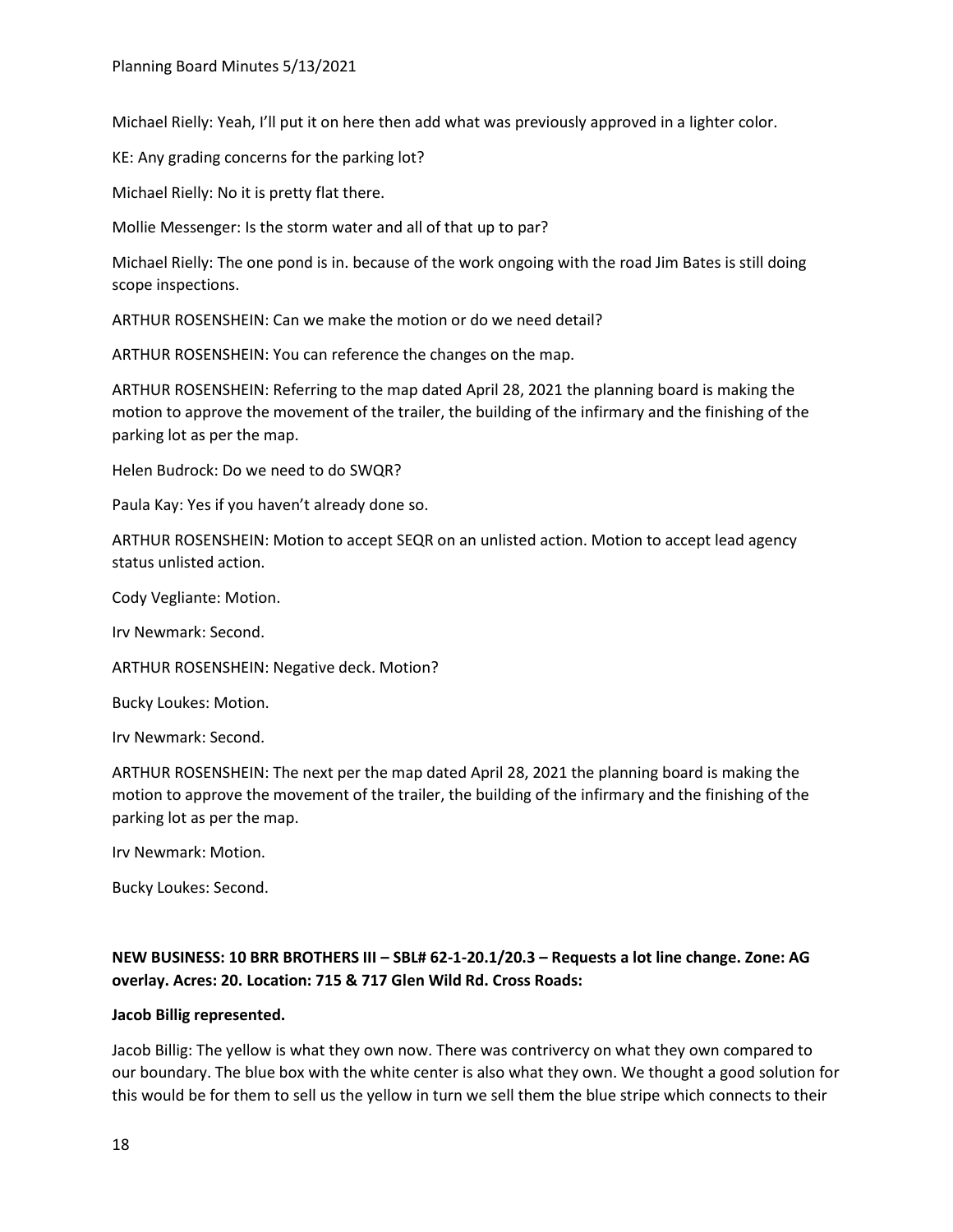existing lot. It would be a lot line change, were just expanding their lot to their property and it also eliminated a locd lock plot. They yellow is land locked. They walk across BRR property with a right of way to do that but don't extinguish it, but we thought this was a simple solution. They have the same amount of acreage and same zoning, nothing else is changing.

ARTHUR ROSENSHEIN: What do we call it.

Paula Kay: Lot line change.

ARTHUR ROSENSHEIN: I will accept it.

Paula Kay: It is a swap but a lot line change.

Jacob Billig: Theyre selling us the yellow and extinguishing the lines is done all the time. It's the blue part that we need the boards approval to extend their lot to the striped area.

ARTHUR ROSENSHEIN: How do I word it in the resolution? Lot line change between lots 62-1-20.1/20.3?

Paula Kay: Yes.

Gary Tavormina: This is an IDA property, do we need anything from them?

Paula Kay: We have a proxy from the IDA.

ARTHUR ROSENSHEIN: A motion for the two lots previously mentioned for a lot line change.

Irv Newmark: Motion.

Cody Vegliante: Second.

ARTHUR ROSENSHEIN: Ayes have it unanimously.

**NEW BUSINESS: 11 SULMEDTRAN AND CHRISTINA BRUNO – SBL# 17-1-21.2 – Requests site plan approval to use the existing building for a commercial taxi business, office and to rent one bay for auto repairs. Zone: B. Acres: 1.00. Location: 1097 SR 52, Loch Sheldrake. Cross Roads: Zimmerman Rd.**

## **Christina Bruno and Jeff Altback represented.**

ARTHUR ROSENSHEIN: When we do something like this it is hard to enforce the parking neatness. What we need is, I know an imposition, is a map where everything goes so we can keep the order. Around town is a mess in many places. We need a way to make that not happen. One of the things would be helpful would be striped lines designating parking so we can tell what is going on and help you. I would request a site plan map with parking outline and part of the agreement the striping of the lines.

Paul Lucyk: I think its good.

Christina Bruno: That's fair. I didn't purchase the building yet, I think the back lot might not be paved its just gravel and grass. I didn't anticipate the cost of that when purchasing the building but I don't foresee it having junk cars. I'm not looking to open auto repair. I have a mechanic that works on my fleet of cars and I don't keep junk cars.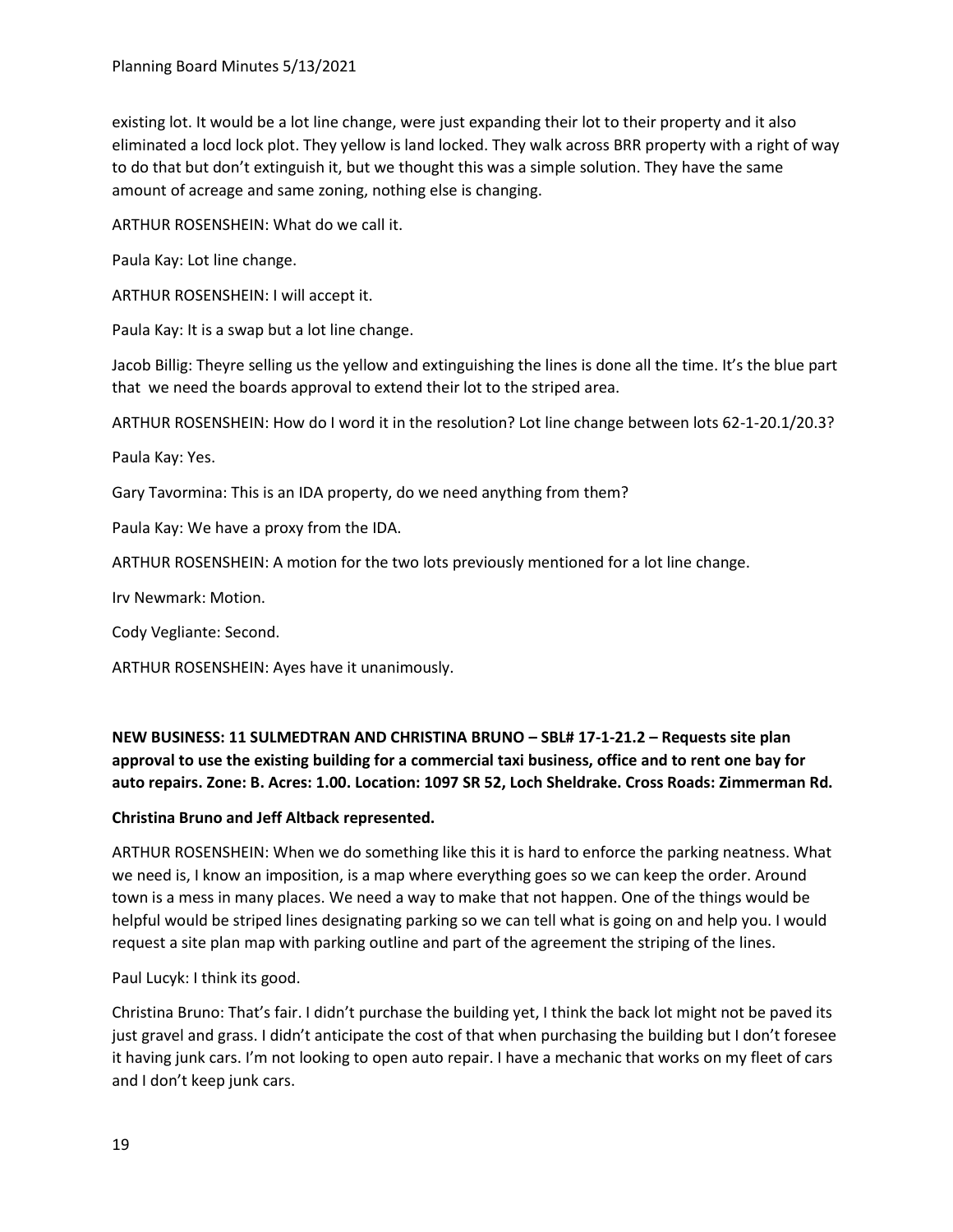Mollie Messenger: Parking can be delineated if its not paved by parking bumpers and other things, it doesn't necessarily have to be lined. We need to know from an enforcement standpoint that you can have 12 cars in a location, not 15 erratically. Not saying youre going to do that but we need to know where things can get parked.

Christina Bruno: With the nature of my business we like to appear professional so we keep out cars neat and organized so I agree.

ARTHUR ROSENSHEIN: We would vote for site plan approval with signature pending the site plan having delineations on it and the C.O. waiting for the actual delineation on the ground.

Paula Kay: Also, we don't have a site plan we have a survey. Mr. Chairman I agree with what you are asking but we need a siteplan so we need an actual site plan so I would do it conditioned upon the issuance of site plan that code enforcement can review.

Jeff Altback: We're told that because theres ingress and egress to Route 52 that the county has to do this. I saw communication that they were contacted.

Paula Kay: We have the 239 from the county already. It is the determination that it is up to the determination, it does not have county wide impact; local determination.

Jeff Altback: I noticed somebody else instead of site plan submitted a survey. I assume because this is the prior Loch Sheldrake Fire Department that everyone is familiar with the building. My client did indicate looking on the right hand side there would be three cars for the three tenants that live upstairs. She proposed having three vehicles up front for herself, a manager and a dispatch. All other vehicles would be parked in the rear of the building where there is substantial parking and the land is flat. Because she is looking to move forward with the purchase of the building I think the conditional approval would be satisfactory pursuant to her submitting a site plan showing where parking would be. we'd hope to have that concluded within the next month or sooner.

Paula Kay: I think that is what the chairman has suggested. They grant approval subject to site plan and code enforcement review of the site plan which includes parking. Your client can work with mollies office to make sure its completed promptly. The chairman has suggested it gets approved tonight subject to code enforcement reviewing a site plan showing parking.

ARTHUR ROSENSHEIN: The timing will be up to the applicant. The approvals will be in place when we get what is requested done.

Jeff Altback: Mrs. Kay mentioned going to the building department.

Paula Kay: A site plan. You have a survey. A site plan showing parking delineated as the chairman has suggested and the building will make final determination.

Helen Budrock: You wont have to come back to the planning board as long as the building department gets the site plan and reviews it.

ARTHUR ROSENSHEIN: Motion for the above.

Bucky Loukes: Motion.

Irv Newmark: Second.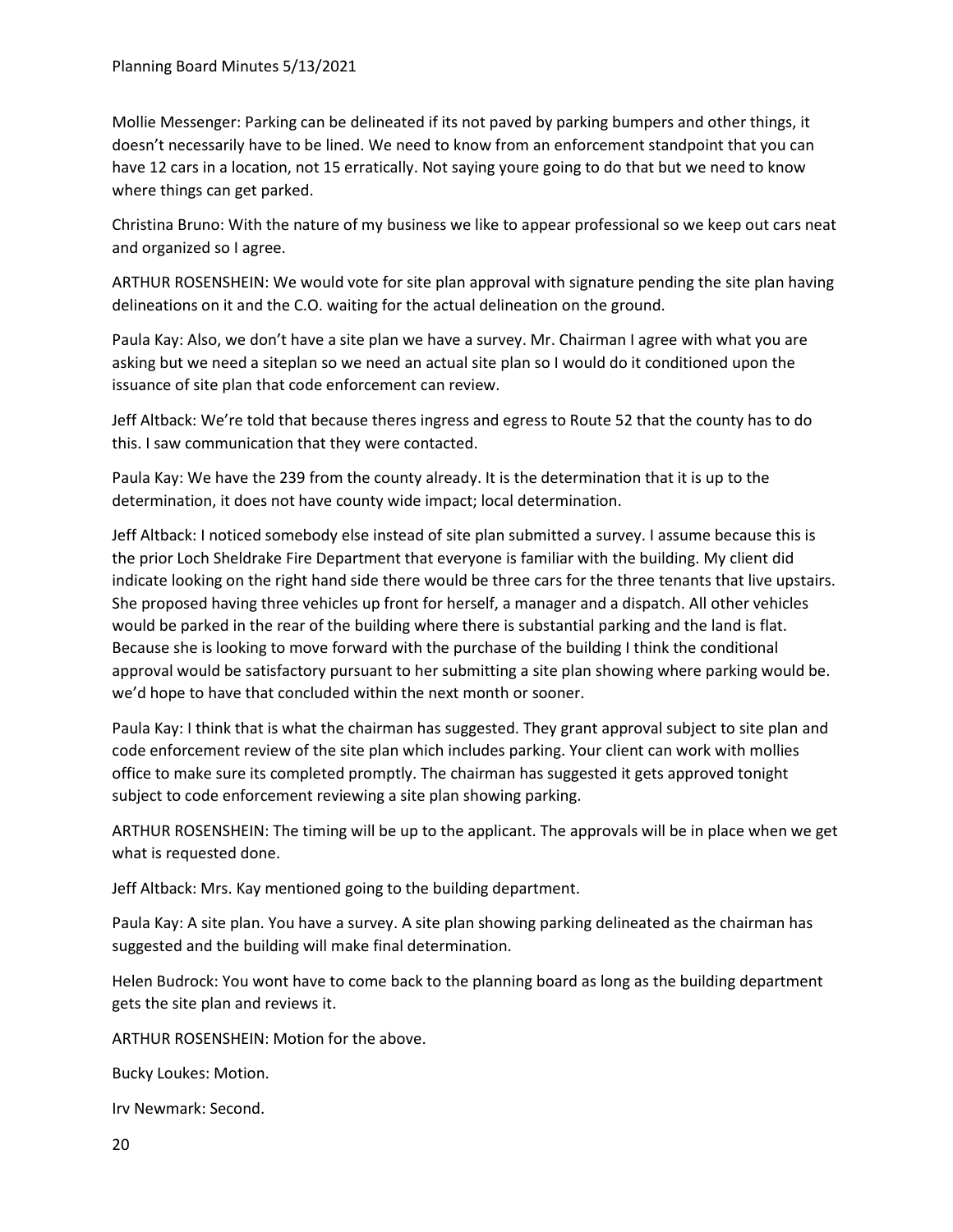Planning Board Minutes 5/13/2021

### ARTHUR ROSENSHEIN: All in favor.

#### **OLD BUSINESS**

# **OLD BUSINESS: 1. FORMAGGIO CHEESE – SBL# 11-1-22 - Requests site plan review for a 50' x 124' addition to the existing building. Zone: I. Acres: 5.8. Location: 250 Hilldale Rd., Loch Sheldrake. Cross Roads: SR 52.**

## **Michael Rielly represented.**

Michael Rielly: You may recall this was for a proposed extension of the south side of the building. We went to the zoning board for a variance because of the proximity of the property line. This was held up for a month or so because there was a discrepancy between the surveyor and the county of where the county right-of-way lies. They worked it out, it seems they went with what the county had. That's what the plan currently shows. The proposed extension is 35.6 feet from the county taking line. The other way I believe was 6 or 7 feet so its better than we thought. That's all we changed on the map.

ARTHUR ROSENSHEIN: We did not do SEQR on this correct?

Helen Budrock: It is an unlisted action but not a coordinated review so you can go ahead and do lead agency and the rest of it tonight.

ARTHUR ROSENSHEIN: Motion for lead agency statue.

Irv Newmark: Motion.

Cody Vegliante: Second.

Mollie Messenger: Mike did you respond to Glens comments?

Michael Rielly: Yeah I marked up the plans, I'll have that done. I have to go out and meet with Chris on a few. I did show on the map the easement for the parking.

Mollie Messenger: Is that what they wanted?

Michael Rielly: Talking to Chris he thought it was fine.

Mollie Messenger: I thought they were trying to get more parking, that seems to extend the parking lot out further. I don't know it gave more parking.

Michael Rielly: It encompasses what is there now.

Mollie Messenger: I don't think the town ever went all out. If Chris is satisfied that's fine.

KE: It appears the easement that we are giving is over another easement. Is that the county draining easement?

Michael Rielly: Yeah.

KE: Is there any legal part? Are we allowed to give easement over the drainage easement.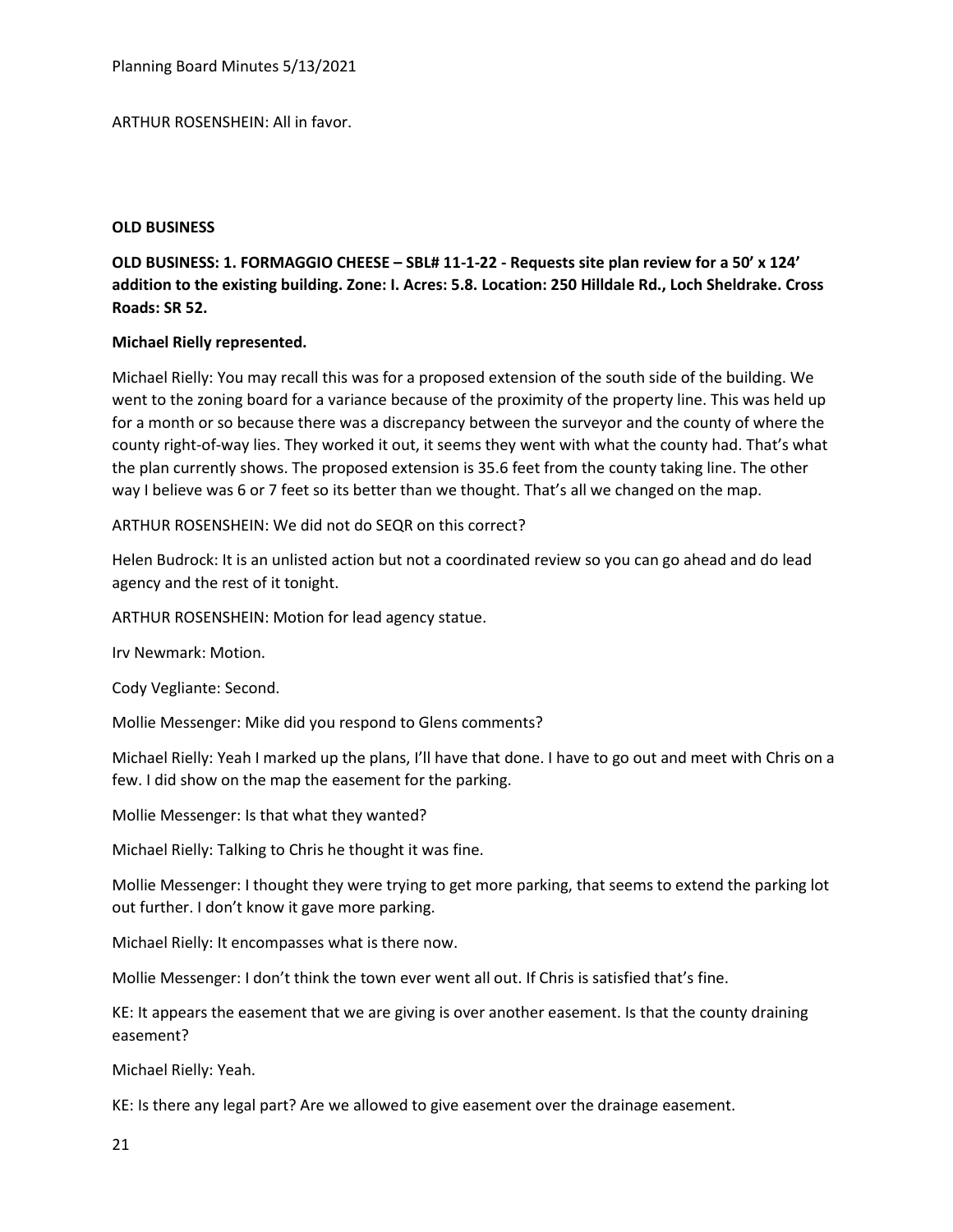Michael Rielly: The county hasn't reviewed it with the easement on it.

Paula Kay: We need to be sure the county reviews it. It can be a condition.

KE: Usually its not a big deal.

Paula Kay: We just have to make sure everything works.

ARTHUR ROSENSHEIN: Motion for a negative deck?

Paul Lucyk: Motion.

Irv Newmark: Second.

ARTHUR ROSENSHEIN: Helen has made a draft resolution. We can add county review on that.

Helen Budrock: Sure. I have the draft. Its standard conditions and I added review a proposal over the proposed easement over the existing Sullivan County drainage easement. Who would review that, DPW?

Paula Kay: Yeah or the County Attorney. Why don't you do DPW/County Attorney.

Helen Budrock: That's the only condition other than the standard conditions; payment of fees, etc.

ARTHUR ROSENSHEIN: We will vote site plan approval pending county review based on the draft.

Bucky Loukes: Motion.

Paul Lucyk: Second.

**OLD BUSINESS: 2. MOUNTAIN ACRES – SBL# 42-1-11.1 – Discussion regarding discrepancies in building elevations. Zone: Acres: 73.35 acres. Location: 1523**

**CR 56, Mountaindale. Cross Roads: Old Turnpike Rd.**

# **OLD BUSINESS: 3. REFUAH HEALTH CENTER – SBL# 50-5-15.2 – Requests special permit to operate a hospital/medical diagnostic center. Zone: B. Acres: 2.33.**

**Location: 36 Laurel Avenue, So. Fallsburg. Cross Roads: SR 42/Pleasant Valley Rd.**

## **Michael Rielly and Jay Zeiger represented.**

Michael Rielly: We were in front of the Zoning Board and got approval for relief from the max lot coverage requirement and the type of building there. The last changes I made were to fully engineer them so everything is fully graded, landscaping, utilities, drainage shown. There was concern about bus parking. Now the plan requires 28 parking spaces, we have 36 proposed. My plan for bus parking is the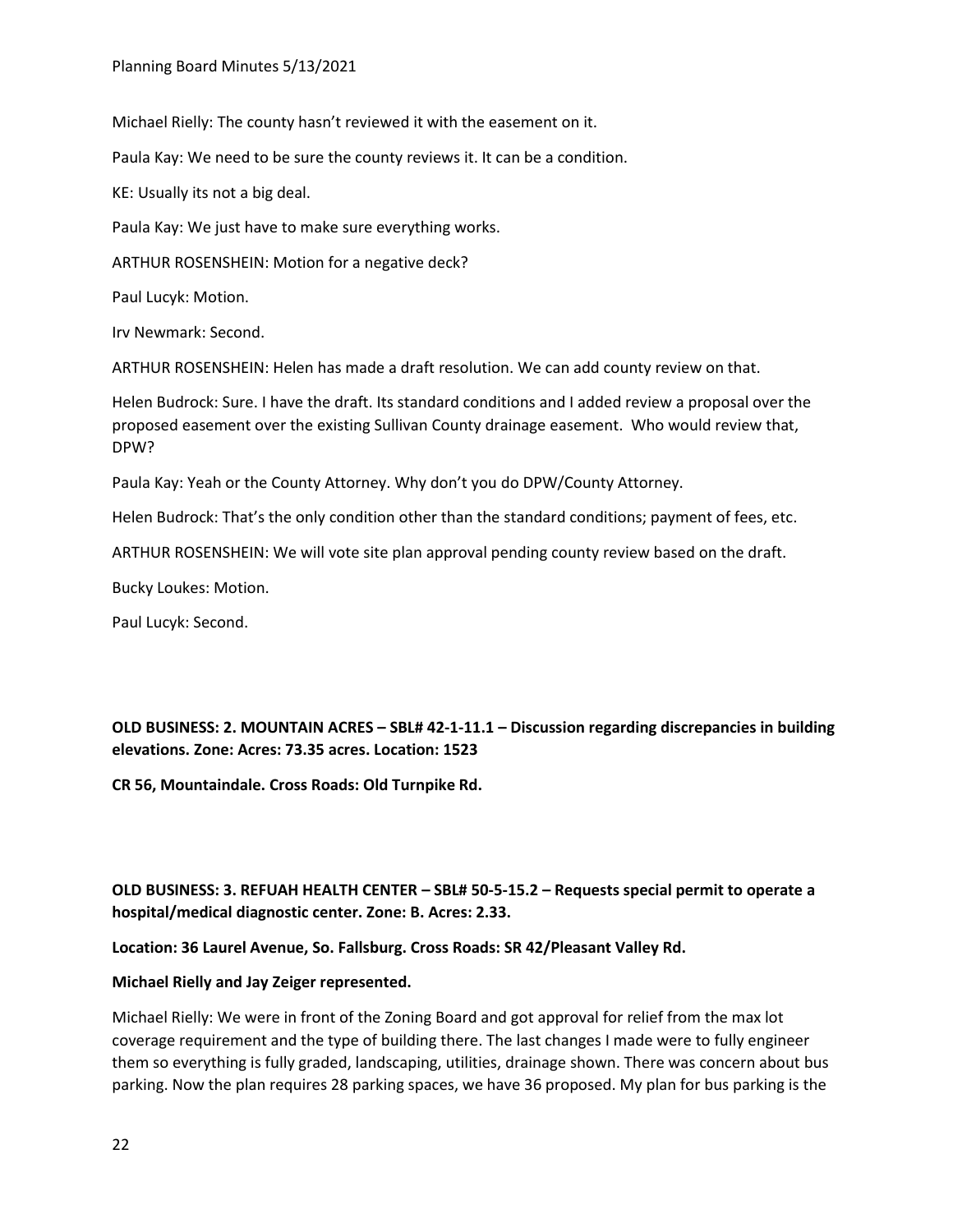north end of the parking lot by the turnaround stub since we don't need all the parking. You could probably fit four busses there parked.

ARTHUR ROSENSHEIN: Anything new on the school building? I know they were putting in a grant.

Jay Zieger: I know they put in the grant, I'm not sure where it is.

Mollie Messenger: What happened to getting numbers for asbestos? Ken has looked at the site plan. He doesn't have comments. I didn't see the fence that secured the old building, its not getting removed. Did I miss it?

Michael Rielly: Its not on there, I'm sure we located it.

Mollie Messenger: I thought I saw it.

Helen Budrock: Is the building secure? Are the windows broken?

Mollie Messenger: Its fenced off. The windows are not boarded.

Irv Newmark: I like what theyre doing, theyre a good organization but I am not in favor of any other expansion until the school is taken down. Every year they come back for something and we give to them.

ARTHUR ROSENSHEIN: I disagree, we didn't give anything they just build.

Irv Newmark: They can board the windows in the mean time and leave holes for spirits to go in and out. cant we get a letter from them stating what they've done like removing the school and what they're waiting for and the cost of asbestos removal and stuff like that.

Gary Tavormina: The original building we allowed was temporary. They put a second along side it and never came to the board for permission, now they want to do this. We need a guarantee.

Jay Zieger: Theyre here now asking for permission. What they did in the past I cant speak to but they recognize theres a process to get approval. Its not the ideal situation for them, they would love to have the funds to knock the building and build a new one and that's the long term objective.

Gary Tavormina: The first building was temporary. The second one was put without permission from anybody.

ARTHUR ROSENSHEIN: They are asking for not site plan approval, special permit approval to operate the medical facility. Correct?

Gary Tavormina: Right, a temporary basis.

ARTHUR ROSENSHEIN: Were not saying the buildings are okay or not okay. All were talking about is operating for a year. Were not talking about buildings.

Mollie Messenger: It comes down to the fact they need to put the parking lot in now. It is dangerous, its dangerous how people park. What you decide on when they come back and if they're going to go anywhere with this building is another situation. You can give them special permit for a year or two. Theyre working with the Brownfield stuff we've been doing. Hasn't really moved so I don't know, I don't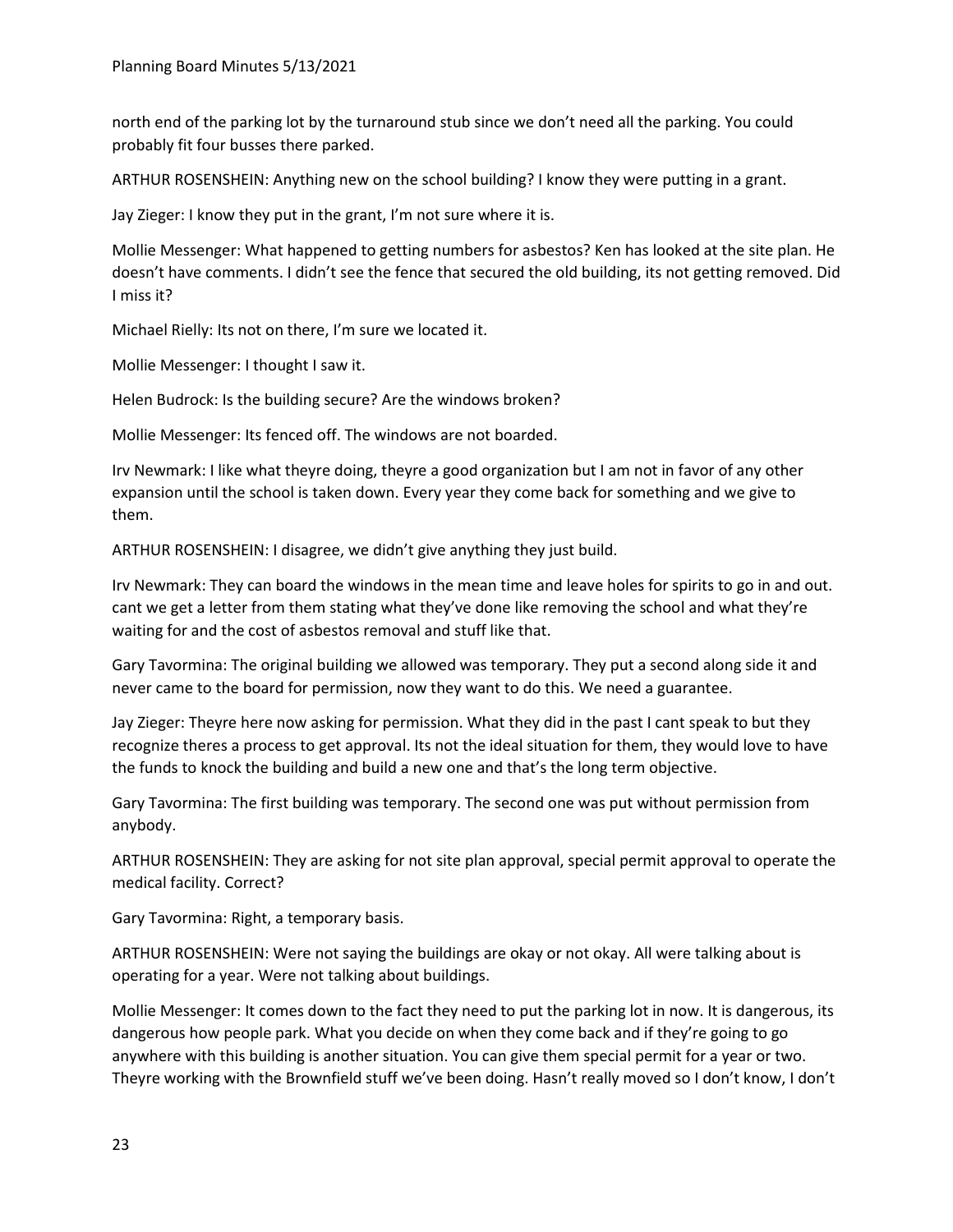know of any grants to take the building down and I don't know if theres been asbestos cost like we asked. There should be timeline.

ARTHUR ROSENSHEIN: We want to see if they do what they say with the parking lot. I say give them a one year approval and let them come back. we can review, were not okaying the buildings that were there, that's something that has to be done. Maybe in a year they will have money. Were not approving buildings that were put in without permission. I agree, I don't want to approve the past especially in the way it was done.

Paul Lucyk: What about a letter of intent?

ARTHUR ROSENSHEIN: Which would do what good?

Paul Lucyk: Or a time frame? I think the biggest thing is in reference to the building and can they afford to do it. What is their plan to take care of it?

Jay Zieger: Paul they caught the site with intention of converting that building to a medical facility. When it came apparent that the costs exceeded the ability the determination was to tear it down and start a new building. It would be \$7 million plus, and they have to first get the asbestos study which I thought was done.

Michael Rielly: I couldn't find that but I did find an estimate for demolition of \$660,000 to demolish the building without asbestos. I don't think its removing, just demolishing.

Jay Zieger: The plan would be to remove the building and replace it and the trailers with a nice professional building. They are stuck with cost and hopefully the grants and other things work. How quickly they get there is a question of funding.

ARTHUR ROSENSHEIN: Giving them an operating permit that goes for one period of time means we can continue to monitor it. Is one year okay with everyone?

Irv Newmark: Can we get a letter or where they're at and their priority. I'd like to know asbestos removal costs. I think we should see an update.

Mollie Messenger: We can ask for the asbestos numbers, an update of their status; that can be conditioned on it with a one-year approval. Mike they always have those busses there so theyre going to park those at the end of the parking lot?

Michael Rielly: Yeah theres room for two more too if they need. They'll still have plenty of room and meet the parking requirements.

ARTHUR ROSENSHEIN: The conditions are the figures on asbestos removal, some kind of long term plan of what they intend to do and one year. With that we would grand special use permit.

Bucky Loukes: How soon do you want to see the asbestos report?

Michael Rielly: I have an old report from 2000 and the only other thing is that quote.

Jay Zieger: Was the 2000 report done before they bought it?

Michael Rielly: Yes, previous owner.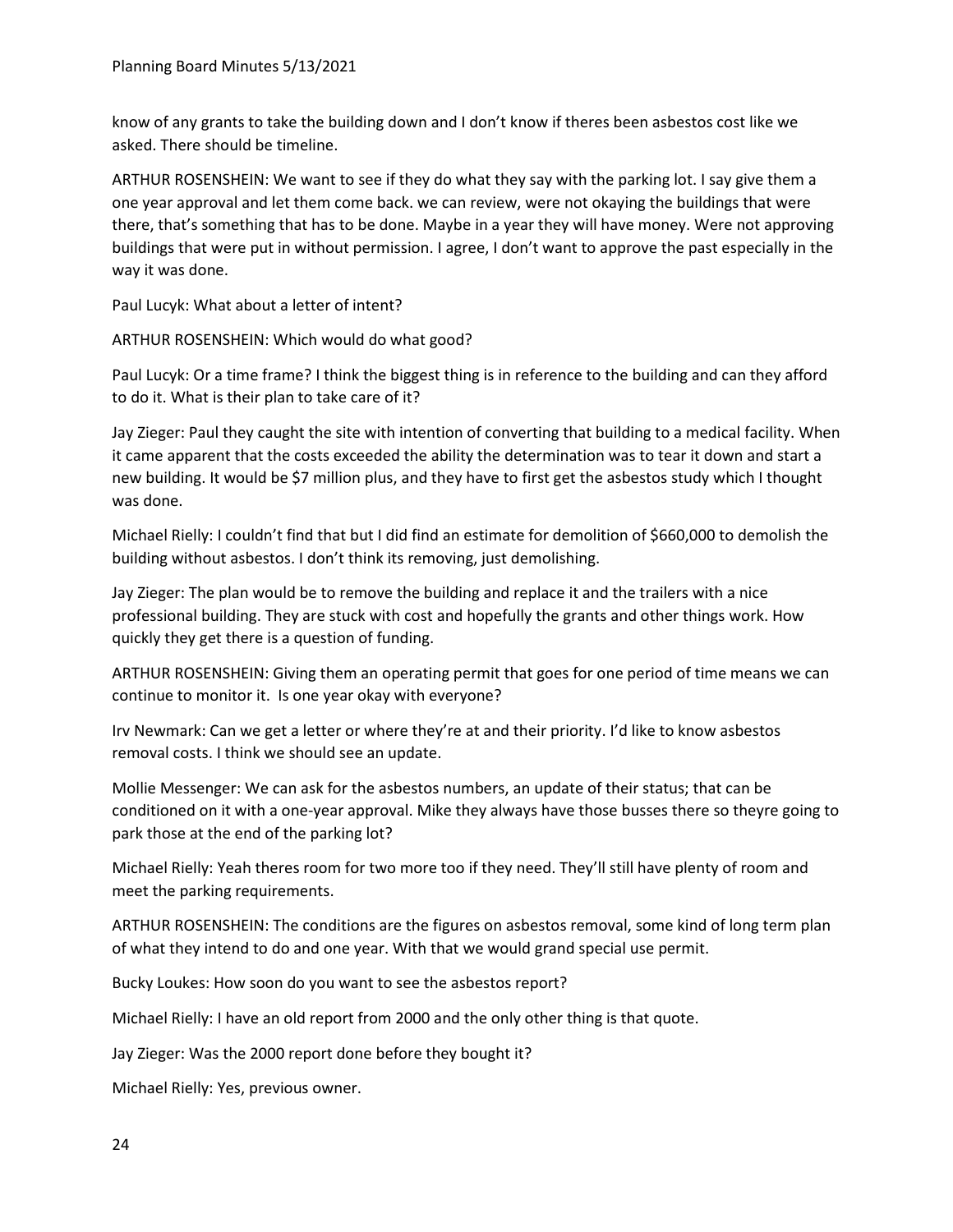Jay Zieger: That turned out to be inaccurate. We will, if we have a current report get it to you. If we don't have it we will give you a time table and plan as to when we can get it.

Mollie Messenger: I think you should submit the paperwork within a month or two. I'd say at most we should have everything by July. The status update and asbestos report.

Gary Tavormina: Mollies request, I want that added to the resolution.

Mollie Messenger: Two months to get the status update and reports.

ARTHUR ROSENSHEIN: That's part of the resolution for the special use permit.

Irv Newmark: Motion.

Cody Vegliante: Second.

ARTHUR ROSENSHEIN: Any against?

# **OLD BUSINESS: 4. FALLSBURG HOLDINGS – SBL# 39-1-65/76/77 – Continued review of site plan for 56 duplex units, two single family units. Zone: R. Acres: 33.**

**Location: 5499 SR 42, Fallsburg. Cross roads: Gamble Rd. Jay Zieger and Michael Rielly represented.**

Michael Rielly: This is across the road from the cemetery on Route 42. It's a total of 58 dwell units, majority duplex. Theres one single unit to remain out front that is an existing house for the care taker, we got a variance for that from the zoning board. This project had to get a water and sewer district extension because the lines run 600 feet from the center line of route 42. We've obtained that from the town board. We've got DOT okay to have the western entrance to remain as an emergency access only. Originally they wanted one entrance but we needed two according to department of state. We convinced DOT it is needed, as long as theres an emergency gate they are okay with it. The plan are pretty far along, I got a comment letter from Ken Ellsworth. I addressed that and sent back everything. We did pump station calculations. The SWIP is being finished up by Joe Berger.

Mollie Messenger: Do you have elevations that you can put up?

Bucky Loukes: No basements?

Michael Rielly: No, single story sitting on a basement.

Bucky Loukes: Not much sticking out of the ground.

ARTHUR ROSENSHEIN: What will we see from the road?

ARTHUR ROSENSHEIN: Paula, we have these renderings. Suppose the buildings don't look like the renderings, what recourse do we have?

Paula Kay: It could be a violation of approved site plan, so code could go out and issue a violation, that they didn't build in accordance to the approved site plan.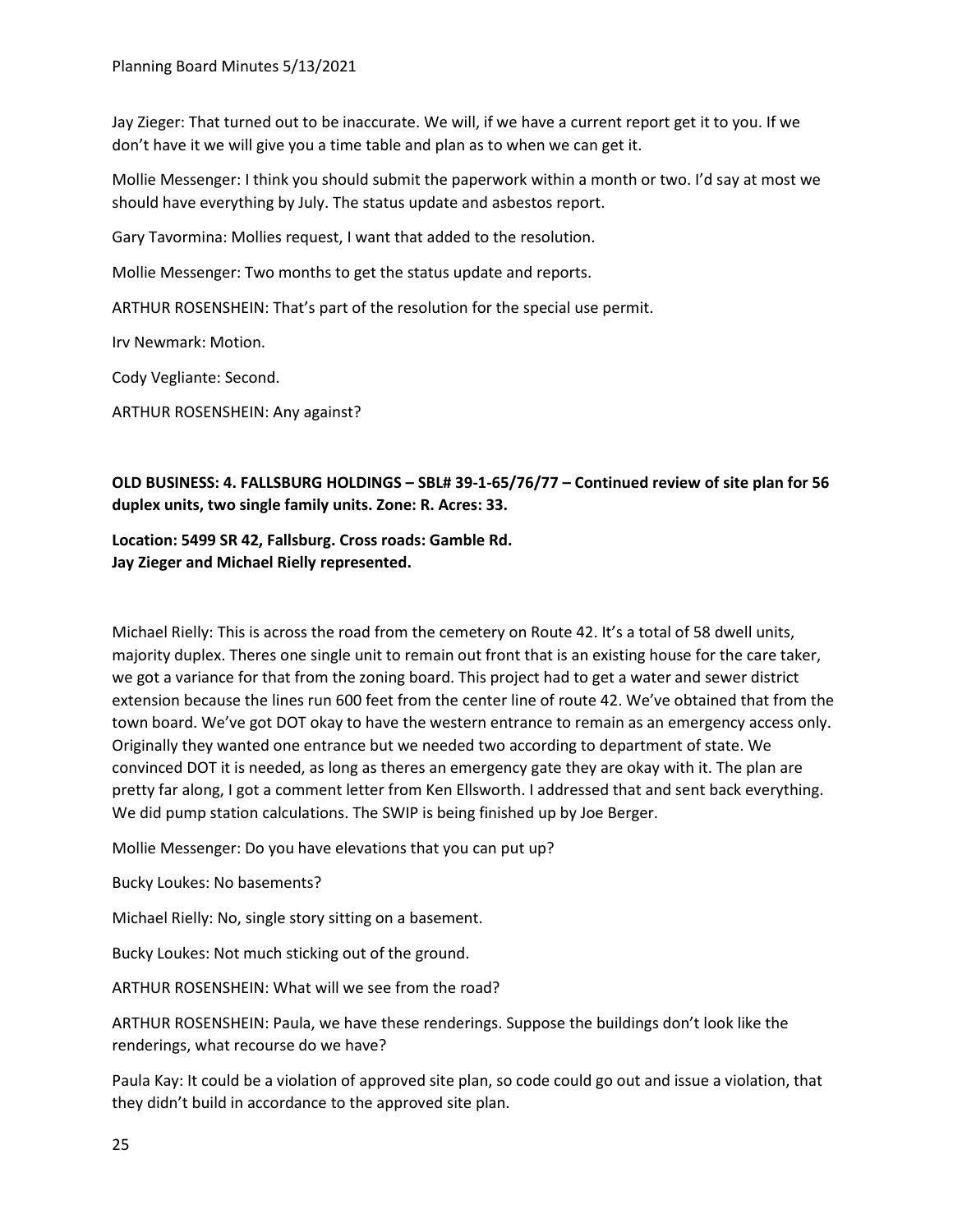ARTHUR ROSENSHEIN: Is it shutters or without?

Michael Rielly: I'm not sure if they will offer two different.

Irv Newmark: That would be nice. What is the distance between the buildings?

Michael Rielly: 25 feet. I think they are offering both buildings.

Bucky Loukes: The option should be up to us, not the customer. We want it to look nice from the road. Shutters make it nicer and maybe a design on the top.

ARTHUR ROSENSHEIN: We have a resolution. Lets have a definitive one with shutters and architectural elements.

Michael Rielly: I"ll tell them that.

Bucky Loukes: The ones you don't see from the road I guess doesn't matter. The ones from the road should be nicer.

Michael Rielly: Shutters and additional character.

Mollie Messenger: Are there walk out basements in this grouping?

Michael Rielly: No.

ARTHUR ROSENSHEIN: Helen, perhaps you can work on a resolution?

Helen Budrock: Sure. Mike, remind me the SEQR package that I have on the drive is dated August last year. Did we do lead agency?

Michael Rielly: Yeah, I remember sending the notice.

Helen Budrock: I'll get those dates and draft a resolution. Other than the architectural stuff were there other conditions that the board would like to see?

Mollie Messenger: This one has a water and sewer extension. Is the map plan and report done?

Michael Rielly: Yeah done and sent to Ken a few weeks ago.

Jay Zieger: As soon as Ken approves that we need to schedule a public hearing with the town board and finalize that. Were just waiting on Ken to give Mike the green light.

Mollie Messenger: I'll talk him about that. He said he was reviewing your plans and waiting on the SWIP.

Michael Rielly: Theres some other map plans and reports, it would benefit us to sit and talk for an hour if we could set that up.

Helen Budrock: Does that need to be in the resolution as a separate condition?

Mollie Messenger: Finishing should be a condition of the resolution.

Jay Zieger: No I think finishing the water and sewer extension and filing with the county should be the resolution and the map plan and report should be part of that.

Helen Budrock: Got it.